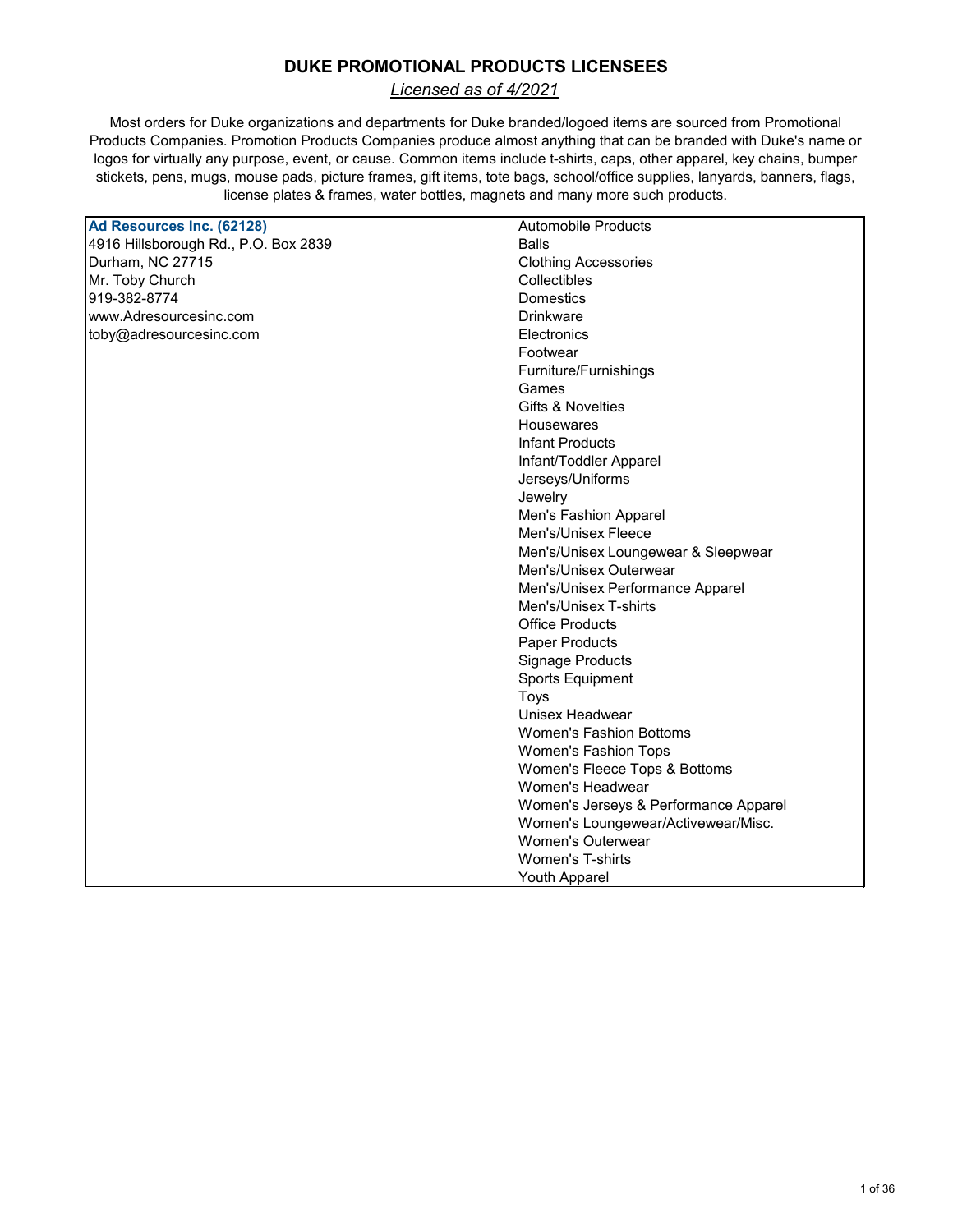#### Automobile Products Balls Clothing Accessories Collectibles **Domestics** Drinkware **Electronics** Footwear Furniture/Furnishings Games Gifts & Novelties Housewares Infant Products Infant/Toddler Apparel Jerseys/Uniforms Jewelry Men's Fashion Apparel Men's/Unisex Fleece Men's/Unisex Loungewear & Sleepwear Men's/Unisex Outerwear Men's/Unisex Performance Apparel Men's/Unisex T-shirts Office Products Paper Products Signage Products Sports Equipment Toys Unisex Headwear Women's Fashion Bottoms **Ad Spice Marketing LLC (31692)**  4310 Garrett Road Durham, NC 27707 Ms. Nicole Celeste 919-286-4220 www.Adspicepromo.com nicole@adspicepromo.com

Women's Fashion Tops

Women's Headwear

Women's Outerwear Women's T-shirts Youth Apparel

Women's Fleece Tops & Bottoms

Women's Jerseys & Performance Apparel Women's Loungewear/Activewear/Misc.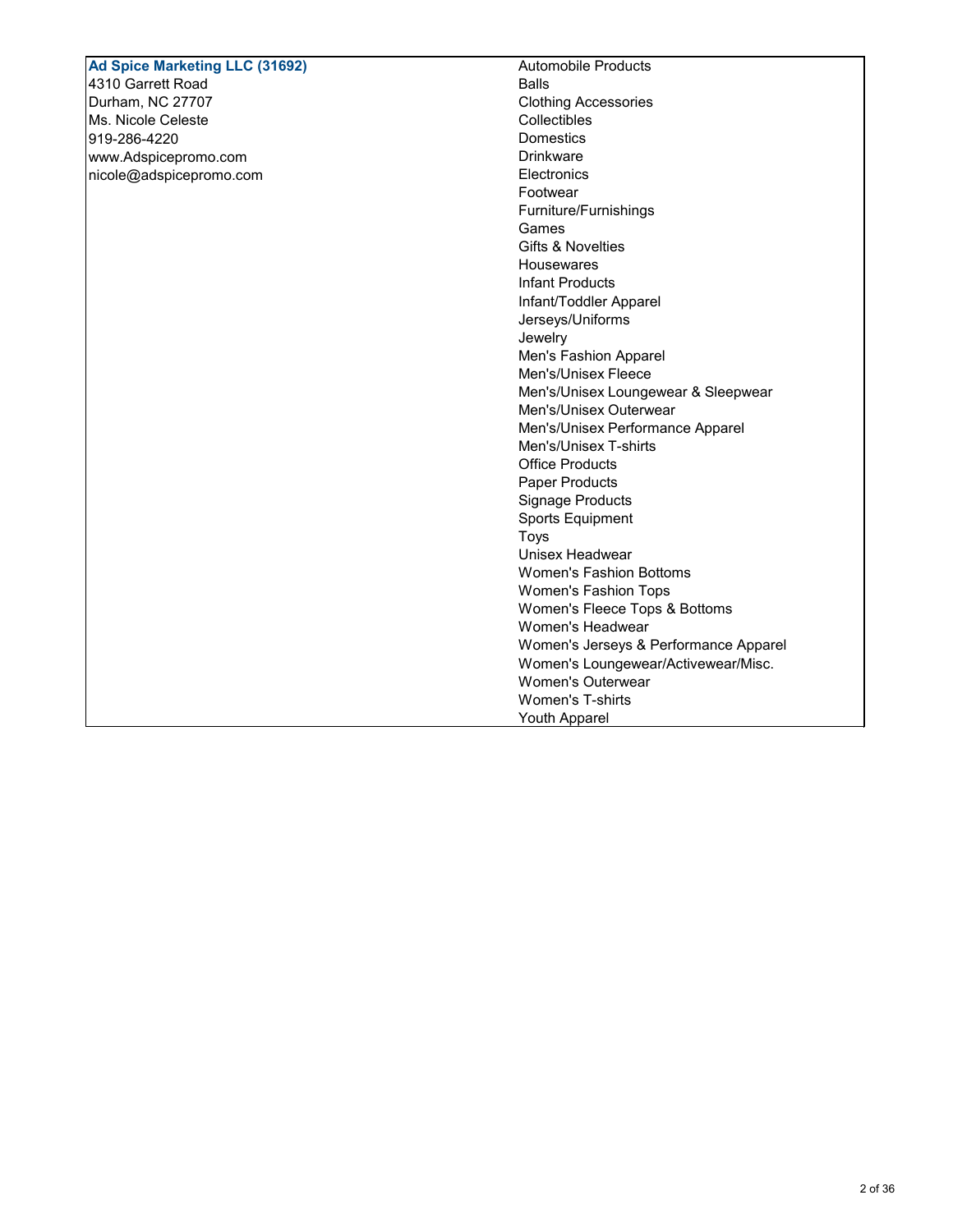## Automobile Products Balls Clothing Accessories Collectibles **Domestics** Drinkware **Electronics** Footwear Furniture/Furnishings Games Gifts & Novelties Housewares Infant Products Infant/Toddler Apparel Jerseys/Uniforms Jewelry Men's Fashion Apparel Men's/Unisex Fleece Men's/Unisex Loungewear & Sleepwear Men's/Unisex Outerwear Men's/Unisex Performance Apparel Men's/Unisex T-shirts Office Products Paper Products Signage Products Sports Equipment Toys Unisex Headwear Women's Fashion Bottoms Women's Fashion Tops Women's Fleece Tops & Bottoms Women's Headwear Women's Jerseys & Performance Apparel Women's Loungewear/Activewear/Misc. Women's Outerwear Women's T-shirts **Body Billboards (14124)**  4905 South Alston Avenue Durham, NC 27713- Mr. Bill Dugan 919-544-4395 www.Bodybillboards.com bill.dugan@bodybillboards.com

Youth Apparel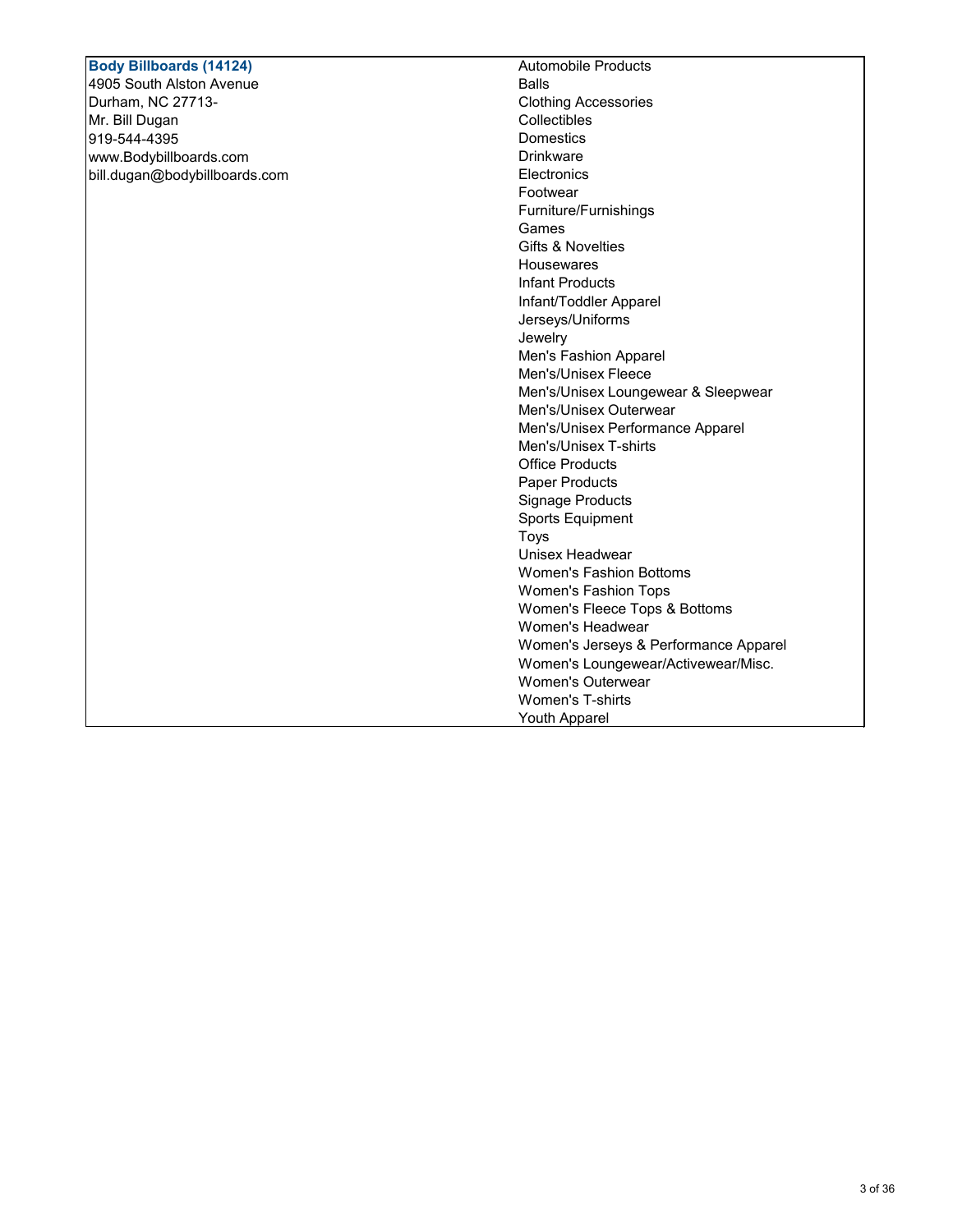## Automobile Products Balls Clothing Accessories Collectibles Domestics Drinkware **Electronics** Footwear Furniture/Furnishings Games Gifts & Novelties Housewares Infant Products Infant/Toddler Apparel Jerseys/Uniforms Jewelry Men's Fashion Apparel Men's/Unisex Fleece Men's/Unisex Loungewear & Sleepwear Men's/Unisex Outerwear Men's/Unisex Performance Apparel Men's/Unisex T-shirts Office Products Paper Products Signage Products Sports Equipment Toys Unisex Headwear Women's Fashion Bottoms Women's Fashion Tops Women's Fleece Tops & Bottoms Women's Headwear Women's Jerseys & Performance Apparel Women's Loungewear/Activewear/Misc. Women's Outerwear **G. Alan Inc. (14613)**  5317 Highgate Drive, Suite 212 Durham, NC 27713 Mr. Gregory Harris 919-572-0950 www.Imwithg.com gregory@imwithg.com

Women's T-shirts Youth Apparel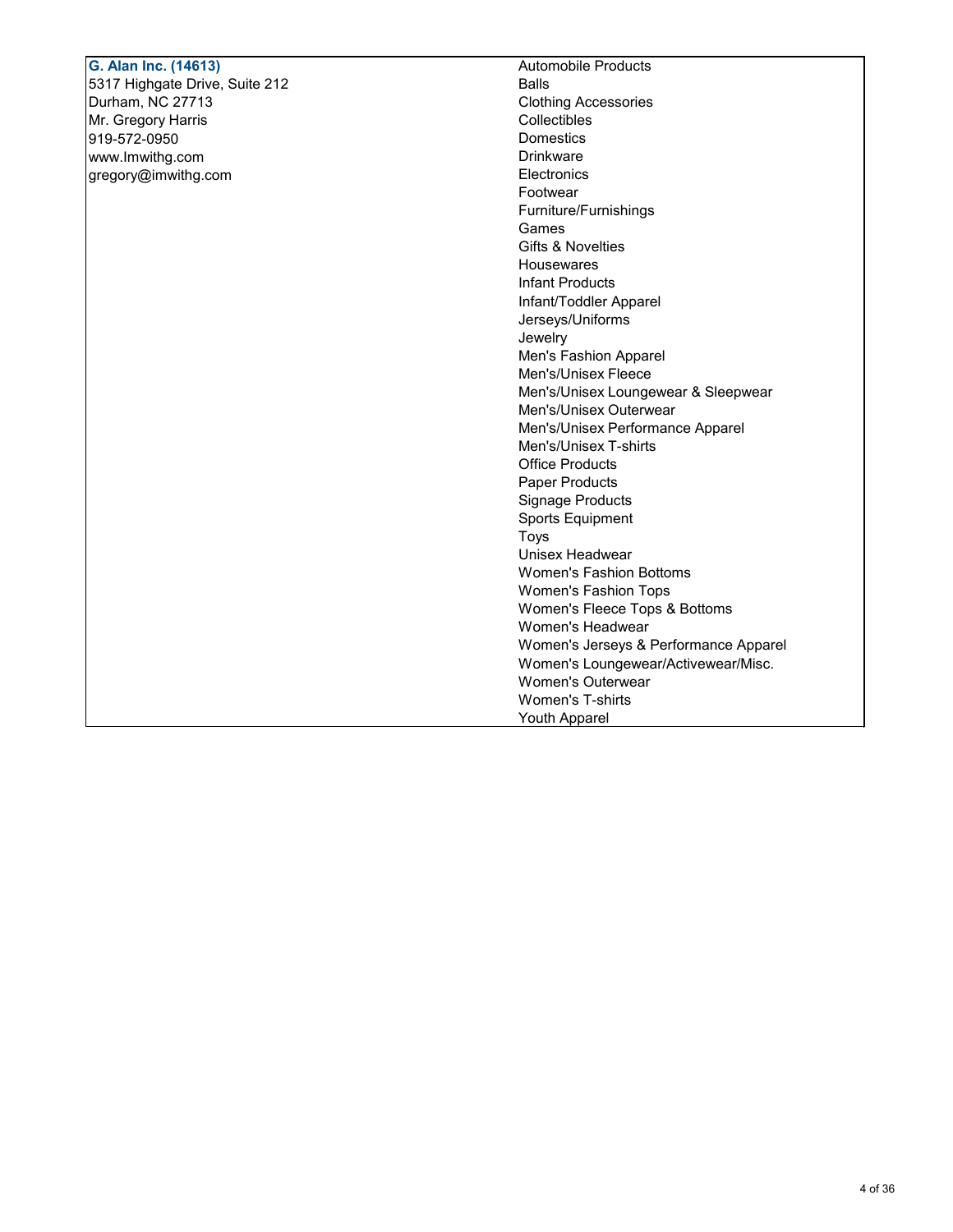## Automobile Products Balls Clothing Accessories Collectibles **Domestics** Drinkware **Electronics** Footwear Furniture/Furnishings Games Gifts & Novelties Housewares Infant Products Infant/Toddler Apparel Jerseys/Uniforms Jewelry Men's Fashion Apparel Men's/Unisex Fleece Men's/Unisex Loungewear & Sleepwear Men's/Unisex Outerwear Men's/Unisex Performance Apparel Men's/Unisex T-shirts Office Products Paper Products Signage Products Sports Equipment Toys Unisex Headwear Women's Fashion Bottoms Women's Fashion Tops Women's Fleece Tops & Bottoms Women's Headwear Women's Jerseys & Performance Apparel Women's Loungewear/Activewear/Misc. Women's Outerwear **Goldner Associates Inc. (46304)**  231 Venture Circle Nashville, TN 37228 Mr. Mitch Emoff 615-726-2772 www.Goldnerassociates.com memoff@goldnerassociates.com

Women's T-shirts Youth Apparel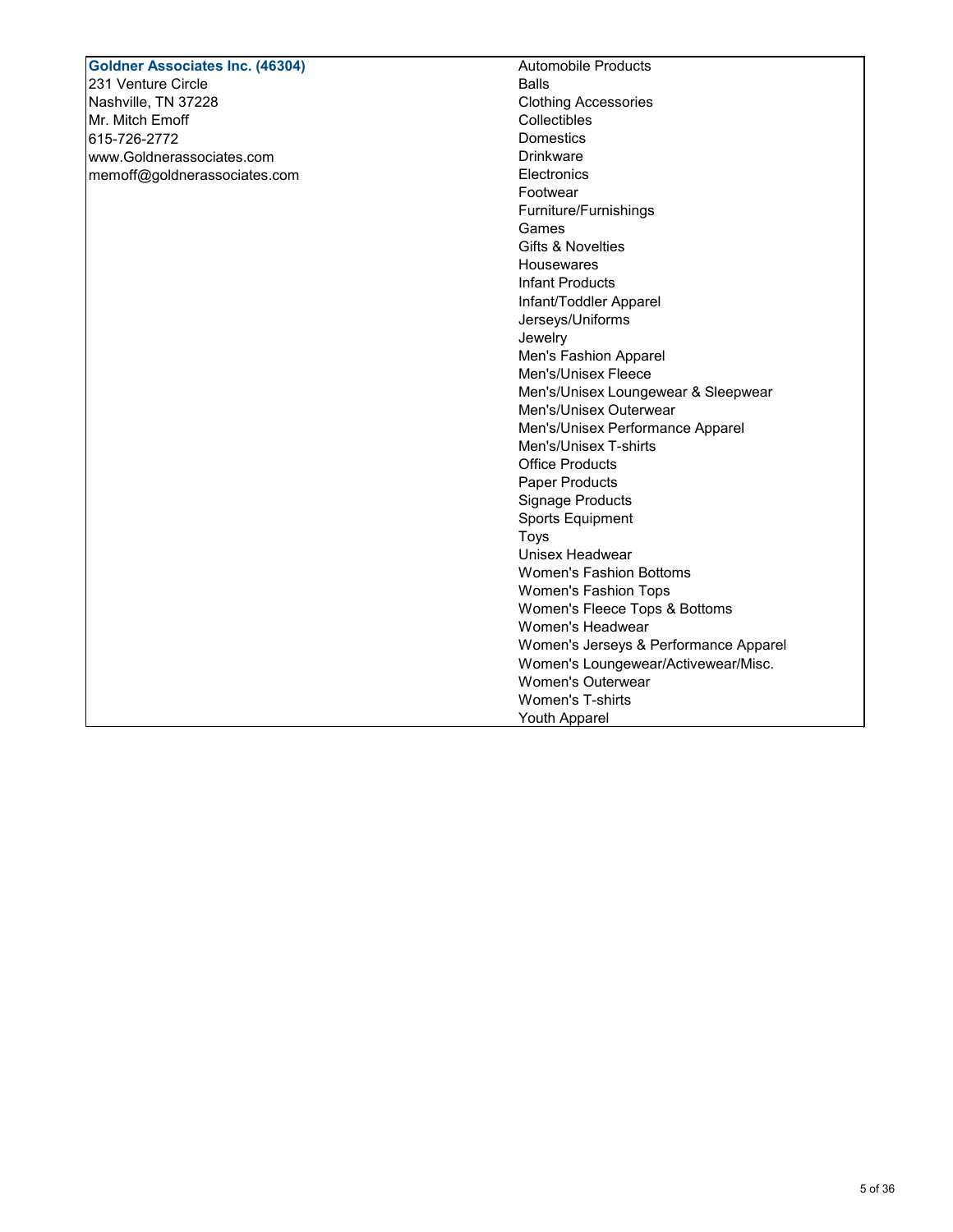| J & K Screenprinting Co. (73376) | <b>Automobile Products</b>            |
|----------------------------------|---------------------------------------|
| 385 Daisy St                     | <b>Balls</b>                          |
| Hillsborough, NC 27278           | <b>Clothing Accessories</b>           |
| Mr. Joseph Caradonna             | Collectibles                          |
| 919-732-5907                     | <b>Domestics</b>                      |
| jkscreenprint@embarqmail.com     | <b>Drinkware</b>                      |
|                                  | Electronics                           |
|                                  | Footwear                              |
|                                  | Furniture/Furnishings                 |
|                                  | Games                                 |
|                                  | <b>Gifts &amp; Novelties</b>          |
|                                  | Housewares                            |
|                                  | <b>Infant Products</b>                |
|                                  | Infant/Toddler Apparel                |
|                                  | Jerseys/Uniforms                      |
|                                  | Jewelry                               |
|                                  | Men's Fashion Apparel                 |
|                                  | Men's/Unisex Fleece                   |
|                                  | Men's/Unisex Loungewear & Sleepwear   |
|                                  | Men's/Unisex Outerwear                |
|                                  | Men's/Unisex Performance Apparel      |
|                                  | Men's/Unisex T-shirts                 |
|                                  | <b>Office Products</b>                |
|                                  | Paper Products                        |
|                                  | <b>Signage Products</b>               |
|                                  | <b>Sports Equipment</b>               |
|                                  | Toys                                  |
|                                  | Unisex Headwear                       |
|                                  | <b>Women's Fashion Bottoms</b>        |
|                                  | Women's Fashion Tops                  |
|                                  | Women's Fleece Tops & Bottoms         |
|                                  | Women's Headwear                      |
|                                  | Women's Jerseys & Performance Apparel |
|                                  | Women's Loungewear/Activewear/Misc.   |
|                                  | <b>Women's Outerwear</b>              |
|                                  | Women's T-shirts                      |
|                                  | <b>Youth Apparel</b>                  |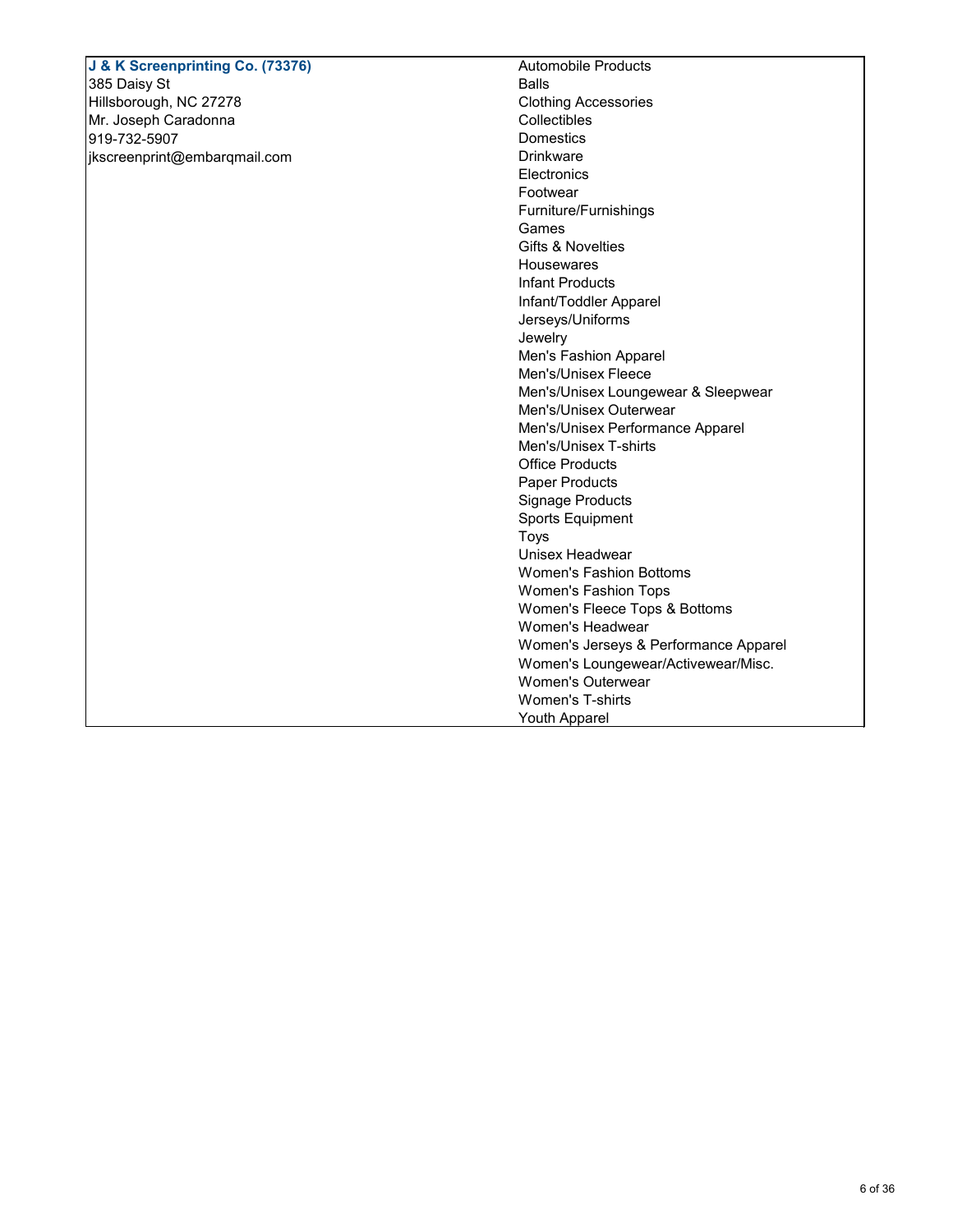#### Automobile Products Balls Clothing Accessories **Collectibles Domestics Drinkware Electronics** Footwear Furniture/Furnishings Games Gifts & Novelties Housewares Infant Products Infant/Toddler Apparel Jerseys/Uniforms Jewelry Men's Fashion Apparel Men's/Unisex Fleece Men's/Unisex Loungewear & Sleepwear Men's/Unisex Outerwear Men's/Unisex Performance Apparel Men's/Unisex T-shirts Office Products Paper Products Signage Products Sports Equipment Toys Unisex Headwear Women's Fashion Bottoms Women's Fashion Tops Women's Fleece Tops & Bottoms Women's Headwear Women's Jerseys & Performance Apparel Women's Loungewear/Activewear/Misc. Women's Outerwear Women's T-shirts **Perfect Promotions & More (58303)**  2521 Schieffelin Road Suite 102 Apex, NC 27502 Mr. Stephen McFadden 919-363-8172 www.Perfect-promos.com stephen@perfect-promos.com

Youth Apparel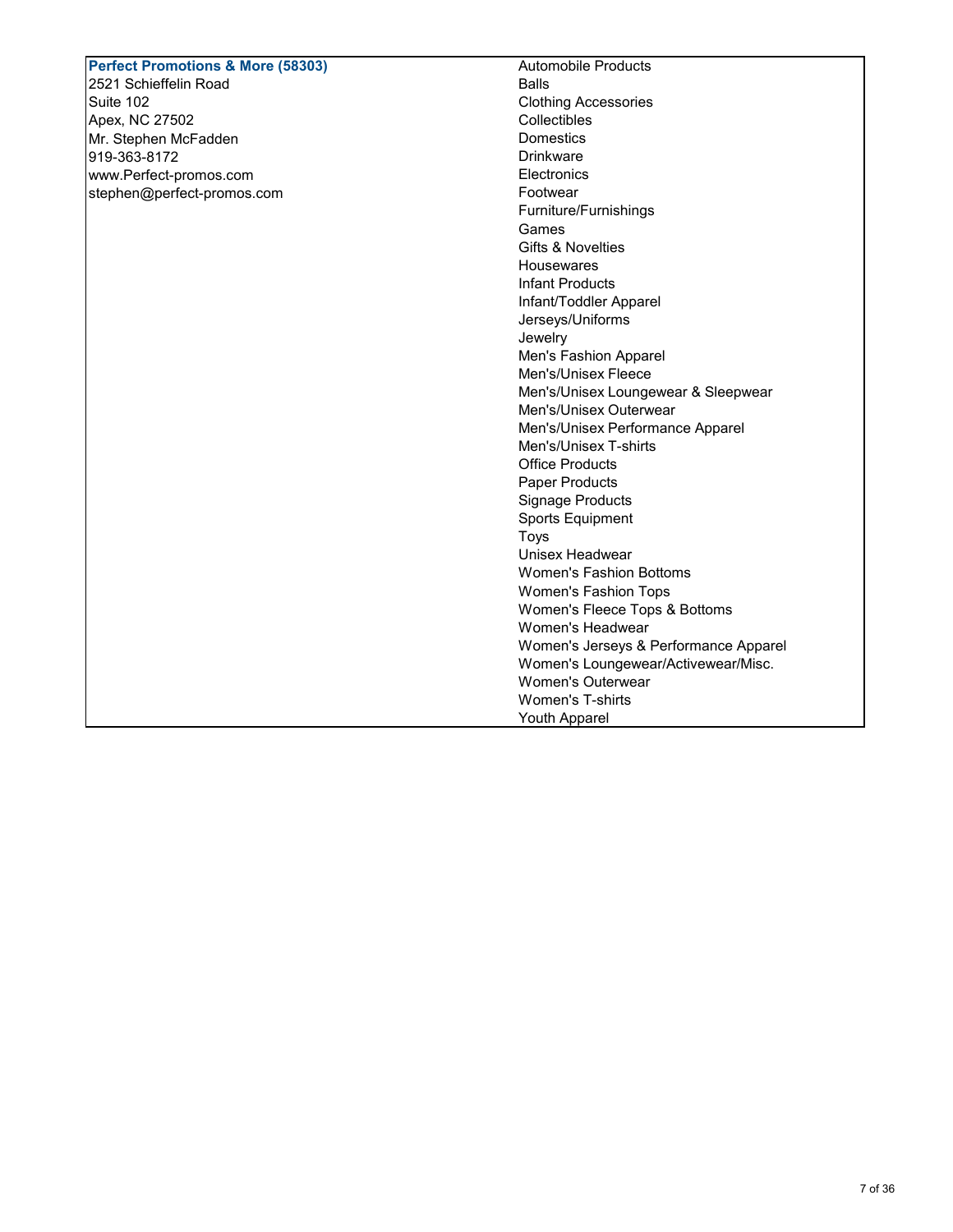| <b>Proforma Triangle Print Services (73063)</b> | <b>Automobile Products</b>            |
|-------------------------------------------------|---------------------------------------|
| 5716 Dutch Creek Dr                             | <b>Balls</b>                          |
| Raleigh, NC 27606                               | <b>Clothing Accessories</b>           |
| Mr. Dallas King                                 | Collectibles                          |
| 919-303-0306                                    | <b>Domestics</b>                      |
| dkingpro@bellsouth.net                          | <b>Drinkware</b>                      |
|                                                 | Electronics                           |
|                                                 | Footwear                              |
|                                                 | Furniture/Furnishings                 |
|                                                 | Games                                 |
|                                                 | <b>Gifts &amp; Novelties</b>          |
|                                                 | Housewares                            |
|                                                 | <b>Infant Products</b>                |
|                                                 | Infant/Toddler Apparel                |
|                                                 | Jerseys/Uniforms                      |
|                                                 | Jewelry                               |
|                                                 | Men's Fashion Apparel                 |
|                                                 | Men's/Unisex Fleece                   |
|                                                 | Men's/Unisex Loungewear & Sleepwear   |
|                                                 | Men's/Unisex Outerwear                |
|                                                 | Men's/Unisex Performance Apparel      |
|                                                 | Men's/Unisex T-shirts                 |
|                                                 | <b>Office Products</b>                |
|                                                 | <b>Paper Products</b>                 |
|                                                 | Signage Products                      |
|                                                 | <b>Sports Equipment</b>               |
|                                                 | <b>Toys</b>                           |
|                                                 | Unisex Headwear                       |
|                                                 | <b>Women's Fashion Bottoms</b>        |
|                                                 | Women's Fashion Tops                  |
|                                                 | Women's Fleece Tops & Bottoms         |
|                                                 | Women's Headwear                      |
|                                                 | Women's Jerseys & Performance Apparel |
|                                                 | Women's Loungewear/Activewear/Misc.   |
|                                                 | <b>Women's Outerwear</b>              |
|                                                 | Women's T-shirts                      |
|                                                 | <b>Youth Apparel</b>                  |

*IMG College Licensing* **LICENSEES** *Licensed as of 4/2021*

**2Thumbs Entertainment (50059)**  107 Eaton Place Suite 320 Cary, NC 27513 Mr. Sam Pasquale www.2thumbz.com sgp3@bellsouth.net

## **Licensee Category**

Electronics & Content Publishing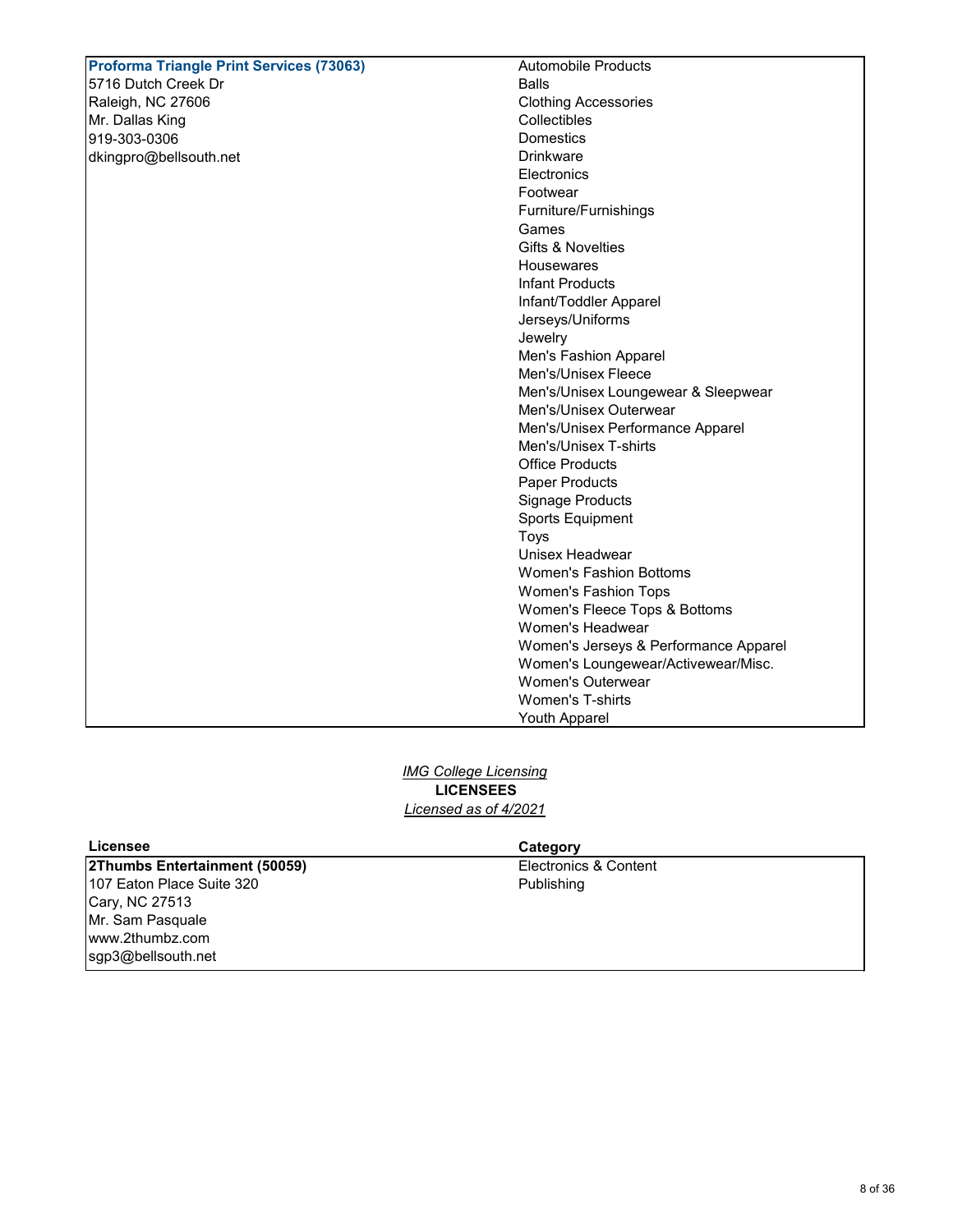| Men's/Unisex Adjustable Non-Wool Headwear      |
|------------------------------------------------|
|                                                |
|                                                |
| Men's/Unisex Adjustable Wool Blend Headwear    |
|                                                |
| Men's/Unisex Other Headwear                    |
|                                                |
| Men's/Unisex Unstructured Closed Back Headwear |
|                                                |
| Personal Protection Equipment (PPE)            |
|                                                |
| Women's Fleece Tops & Bottoms                  |
|                                                |
|                                                |
|                                                |
|                                                |
|                                                |
|                                                |
|                                                |
| Personal Protection Equipment (PPE)            |
|                                                |
| Women's Fleece Tops & Bottoms                  |
|                                                |
| Men's/Unisex Adjustable Non-Wool Headwear      |
|                                                |
|                                                |
|                                                |
|                                                |
|                                                |
| Gifts & Novelties - Miscellaneous              |
|                                                |
|                                                |
|                                                |
|                                                |
|                                                |
|                                                |
| Gifts & Novelties - Miscellaneous              |
|                                                |
|                                                |
|                                                |
|                                                |
|                                                |
|                                                |
|                                                |
|                                                |
|                                                |
|                                                |
|                                                |
|                                                |
|                                                |
|                                                |
|                                                |
| Gifts & Novelties - Miscellaneous              |
|                                                |
|                                                |
|                                                |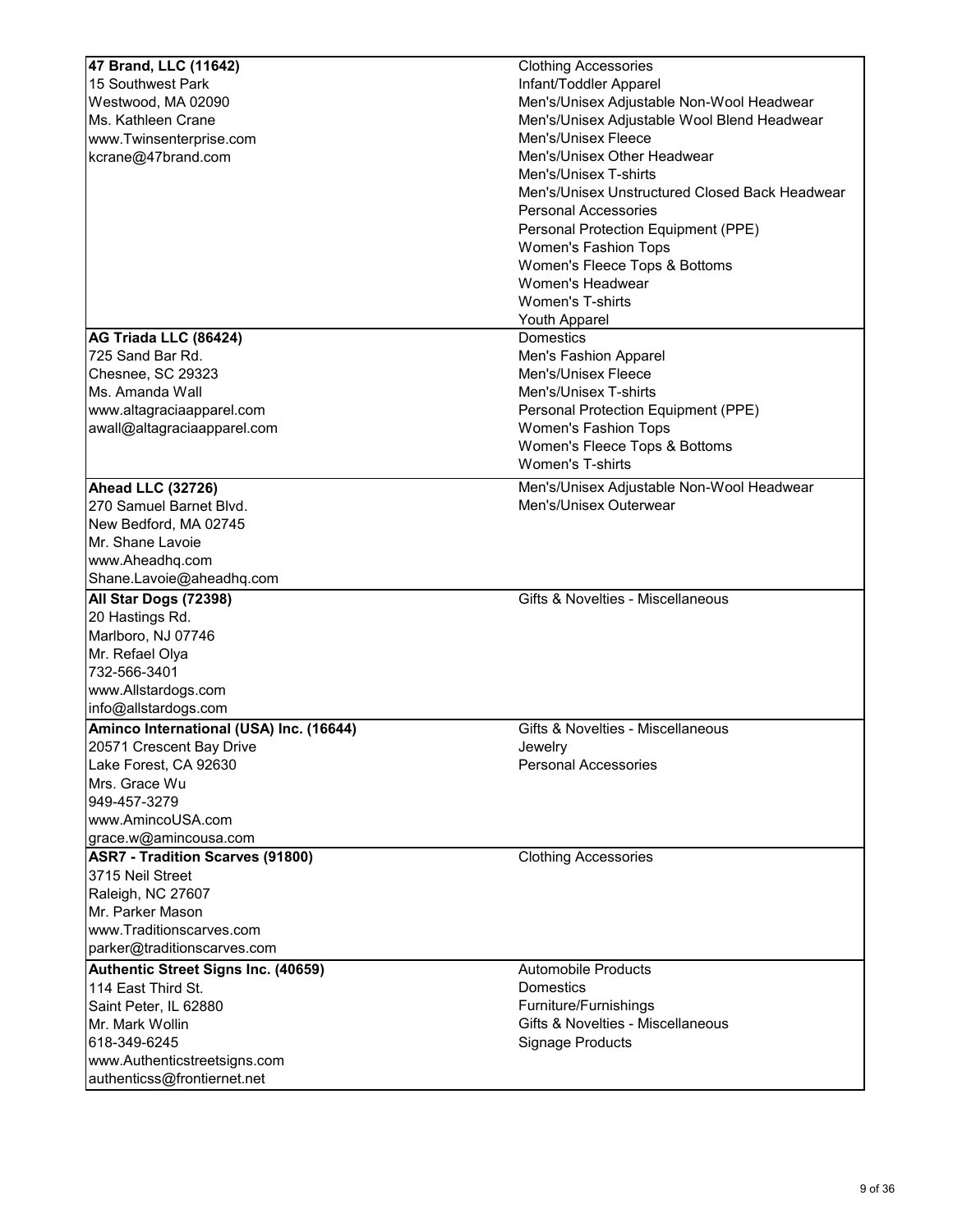| B.S.I. Products Inc. (17845)<br>8220 Stayton Dr.<br>Jessup, MD 20794<br>Ms. Rosalee Reid                                                                          | Automobile Products<br>Furniture/Furnishings<br>Gifts & Novelties - Miscellaneous<br>Housewares                                                                                                                                                                 |
|-------------------------------------------------------------------------------------------------------------------------------------------------------------------|-----------------------------------------------------------------------------------------------------------------------------------------------------------------------------------------------------------------------------------------------------------------|
| 410-995-6268<br>www.Bsiproducts.com<br>rreid@bsiproducts.com                                                                                                      | <b>Infant Products</b><br><b>Signage Products</b>                                                                                                                                                                                                               |
| Baden Sports Inc. (11587)<br>19015 66th Ave. S.<br>Kent, WA 98032<br>Ms. Carol Carlsen<br>253-925-0570<br>www.Badensports.com<br>carolc@badensports.com           | <b>Balls</b><br><b>Sports Equipment</b>                                                                                                                                                                                                                         |
| <b>Bethel International (51200)</b><br>4610 Bragg Road<br>Fayetteville, NC 28303<br>Mr. Yong Kim<br>910-868-3658<br>www.esandol.com<br>yong@esandol.com           | <b>Clothing Accessories</b><br>Gifts & Novelties - Miscellaneous<br>Jewelry<br><b>Personal Accessories</b>                                                                                                                                                      |
| Boxercraft Inc. (60640)<br>7131 Discovery Blvd<br>Mableton, GA 30126<br>Mr. Ryan Prowell<br>678-553-7011<br>www.Boxercraft.com/college<br>rprowell@boxercraft.com | <b>Domestics</b><br>Men's Fashion Apparel<br>Men's/Unisex Loungewear & Sleepwear<br><b>Women's Fashion Bottoms</b><br>Women's Fashion Tops<br>Women's Fleece Tops & Bottoms<br>Women's Loungewear/Activewear/Misc.<br><b>Women's Outerwear</b><br>Youth Apparel |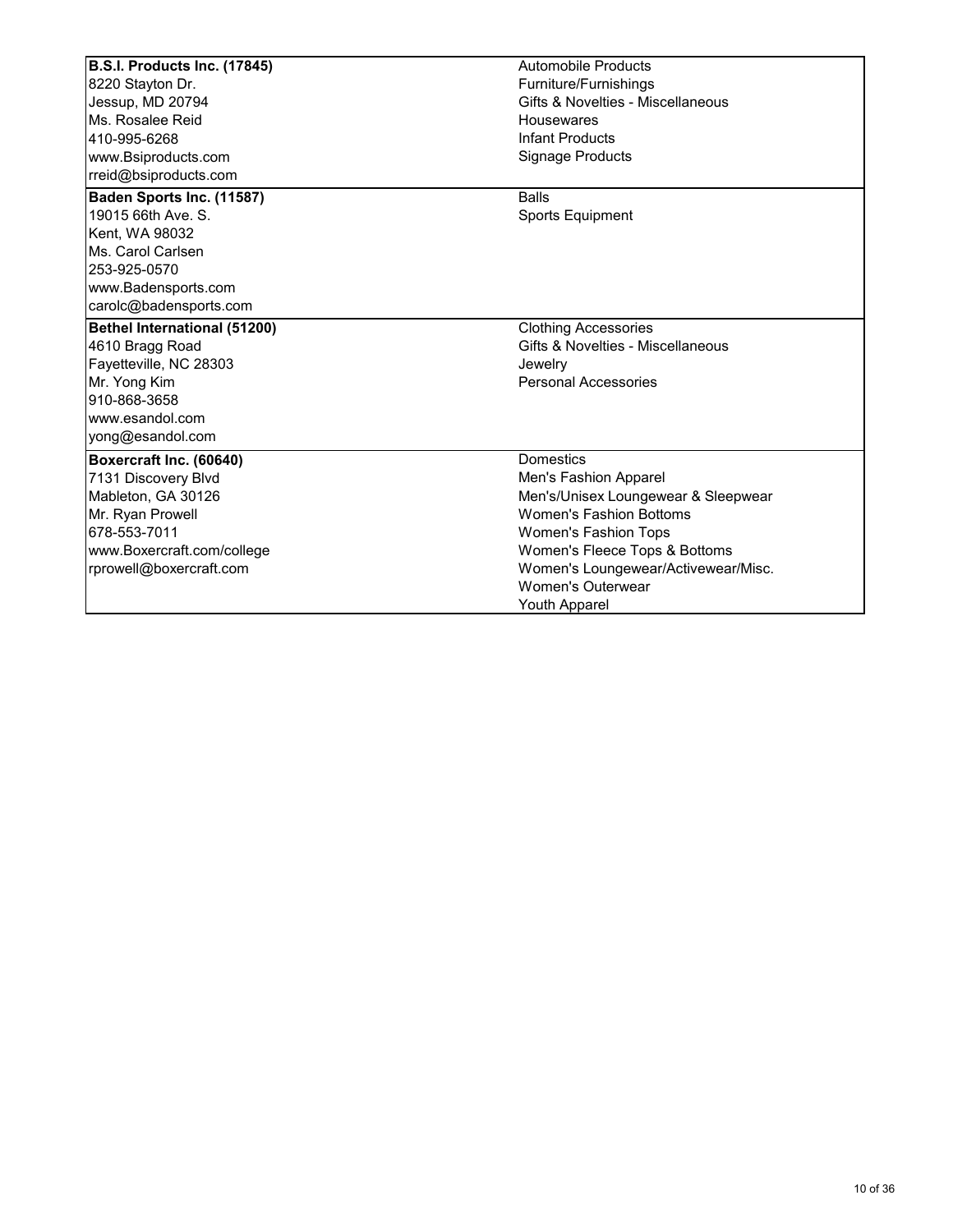## **Brand It Inc. (72696)**

3626 Shannon Rd. Durham, NC 27707 Mr. John Lockhead 919-401-4903 www.BrandItinc.com johnl@branditinc.com Automobile Products Balls **Checks** Class Rings Clothing Accessories **Collectibles Consumables Domestics** Drinkware Electronics & Content Footwear Furniture/Furnishings Games Gifts & Novelties - Miscellaneous Health/Beauty Holiday Accessories **Housewares** Infant Products Infant/Toddler Apparel Jerseys/Uniforms Jewelry Men's Fashion Apparel Men's/Unisex Adjustable Non-Wool Headwear Men's/Unisex Adjustable Wool Blend Headwear Men's/Unisex Combo-Packaged Goods Men's/Unisex Fleece Men's/Unisex Loungewear & Sleepwear Men's/Unisex Other Headwear Men's/Unisex Outerwear Men's/Unisex Performance Apparel Men's/Unisex Structured Closed Back Headwear Men's/Unisex Structured Stretch Fit Headwear Men's/Unisex T-shirts Men's/Unisex Unstructured Closed Back Headwear Office Products Paper Products Personal Accessories Publishing School Supplies Signage Products Sports Equipment **Stationery** Toys Women's Fashion Bottoms Women's Fashion Tops Women's Fleece Tops & Bottoms Women's Headwear Women's Jerseys & Performance Apparel Women's Loungewear/Activewear/Misc. Women's Outerwear Women's T-shirts Youth Apparel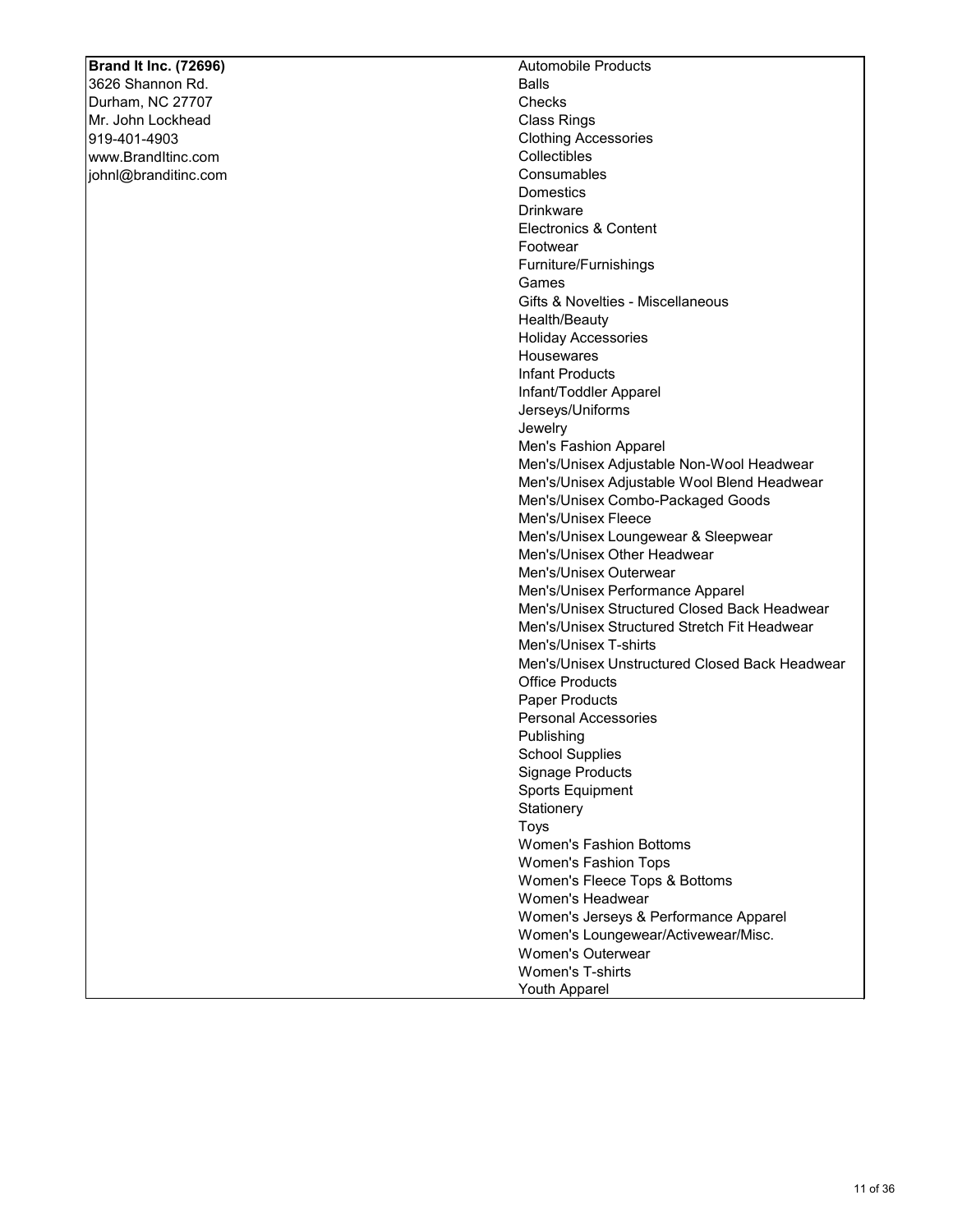| Brass Reminders Co. (29165)                               | <b>Automobile Products</b>                |
|-----------------------------------------------------------|-------------------------------------------|
| PO Box 160, 225 Normandy Ct.Unit E.                       |                                           |
| Nicholasville, KY 40356                                   |                                           |
| Keene, KY 40339-0160                                      |                                           |
| Mr. Brent Durham                                          |                                           |
| 859-887-5394                                              |                                           |
| www.Brassreminders.com                                    |                                           |
| brassreminders@gmail.com                                  |                                           |
|                                                           |                                           |
| BrittsClips (252449)                                      | <b>Personal Accessories</b>               |
| 25 Old Kings HWY N., STE 13 #270                          |                                           |
| Darien, CT                                                |                                           |
| Ms. Jessica Stallmeyer                                    |                                           |
| www.brittsclips.com                                       |                                           |
| jessicastallmeyer@gmail.com                               |                                           |
| Build-A-Bear Retail Management Inc. and Affiliate (28819) | Publishing                                |
| 1954 Innerbelt Bus, Ctr. Dr.                              | Toys                                      |
| St. Louis, MO 63114                                       |                                           |
|                                                           |                                           |
| Anjali                                                    |                                           |
| 314-423-8188                                              |                                           |
| www.Buildabear.com                                        |                                           |
| anjalik@buildabear.com                                    |                                           |
| Camp David (17631)                                        | Men's Fashion Apparel                     |
| 7920 Foster Street                                        | Men's/Unisex Fleece                       |
| Overland Park, KS 66204                                   | Men's/Unisex T-shirts                     |
| Ms. Lisa Draper                                           | <b>Women's Fashion Bottoms</b>            |
| 913-648-2212                                              | Women's Fashion Tops                      |
| www.Campdavid.com                                         | Women's Fleece Tops & Bottoms             |
|                                                           | Women's T-shirts                          |
| licensing@campdavid.com                                   |                                           |
| <b>Captivating Headwear (50242)</b>                       | <b>Clothing Accessories</b>               |
| 2801 Technology Place, 3001 36th Avenue, NW               | Men's/Unisex Adjustable Non-Wool Headwear |
| Norman, OK 73072                                          | Men's/Unisex Combo-Packaged Goods         |
| Norman, OK 73071                                          | Men's/Unisex Other Headwear               |
| Ms. Marie Landry                                          | Publishing                                |
| 405-360-0373                                              | Women's Headwear                          |
| www.Towcaps.com                                           | Youth Apparel                             |
| mlandry@towlicensed.com                                   |                                           |
| <b>Centon Electronics Inc. (66240)</b>                    | Electronics & Content                     |
| 27412 Aliso Viejo Parkway                                 | Gifts & Novelties - Miscellaneous         |
| Aliso Viejo, CA 92656                                     | <b>Office Products</b>                    |
| Ms Laura Wellman                                          | <b>Personal Accessories</b>               |
|                                                           |                                           |
| 949-855-0579                                              |                                           |
| www.Centon.com                                            |                                           |
| lwellman@centon.com                                       |                                           |
| <b>Church Hill Classics (15381)</b>                       | <b>Office Products</b>                    |
| 594 Pepper Street                                         | Publishing                                |
| Monroe, CT 06468                                          | <b>School Supplies</b>                    |
| Ms. Christie Liberante                                    |                                           |
| 203-268-2468                                              |                                           |
| www.Diplomaframe.com                                      |                                           |
| christiel@diplomaframe.com                                |                                           |
|                                                           |                                           |
| Co-Branded Programs by Wildcat Retro Brands (109622)      | Men's/Unisex Outerwear                    |
| 1415 Emerald Road                                         | Men's/Unisex T-shirts                     |
| Greenwood, SC 29646                                       |                                           |
| Ms. Tonya Kirby                                           |                                           |
| 323-583-6171                                              |                                           |
| www.OriginalRetroBrand.com                                |                                           |
| tonya.kirby@wildcatretrobrands.com                        |                                           |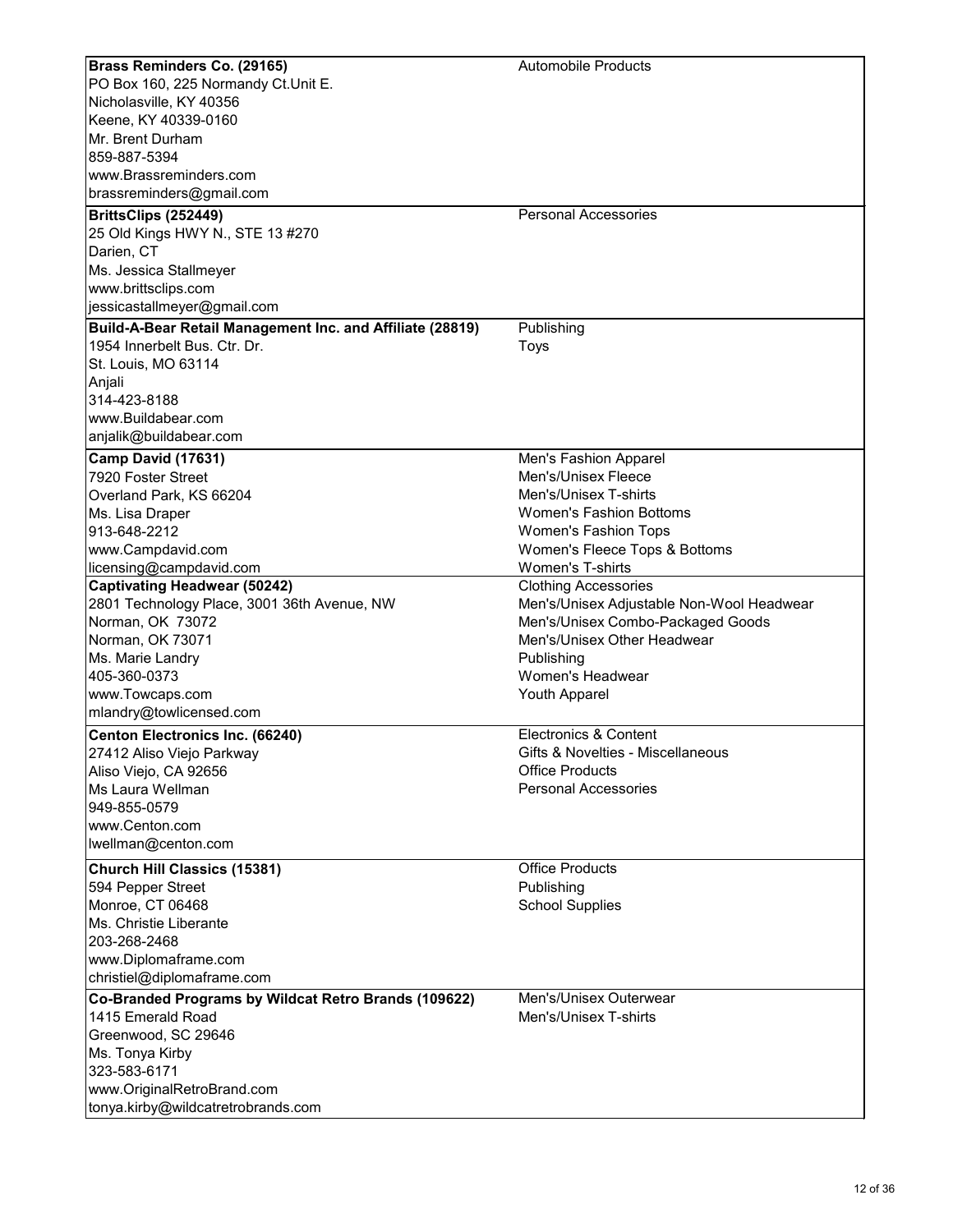| <b>College Concepts LLC (11690)</b>                        | <b>Clothing Accessories</b>           |
|------------------------------------------------------------|---------------------------------------|
| 3350 Riverwood Pkwy Ste 850                                | Men's/Unisex Loungewear & Sleepwear   |
| Atlanta, GA 30339                                          | <b>Women's Fashion Bottoms</b>        |
| Ms. Sonya Holmes                                           | <b>Women's Fashion Tops</b>           |
| 770-859-1434                                               | Women's Fleece Tops & Bottoms         |
| www.CollegeConcepts.com                                    | Women's Loungewear/Activewear/Misc.   |
| sholmes@conceptssport.com                                  | <b>Women's T-shirts</b>               |
|                                                            | Youth Apparel                         |
| Collegiate Pacific Co. (11654)                             | <b>Signage Products</b>               |
| PO Box 300, 532 Luck Avenue, S.W.                          |                                       |
| Roanoke, VA 24016                                          |                                       |
| Roanoke, VA 24002                                          |                                       |
| Ms. Danielle Napier                                        |                                       |
| 540-981-0337                                               |                                       |
| www.Collegiatepacific.com                                  |                                       |
| danielle@collegiatepacific.com                             |                                       |
| <b>Colosseum Athletics Corporation (13069)</b>             | Infant/Toddler Apparel                |
| 2400 S Wilmington Ave                                      | Jerseys/Uniforms                      |
| Compton, CA 90220-5403                                     | Men's Fashion Apparel                 |
| Mr. Jake Edwards                                           | Men's/Unisex Fleece                   |
| 310-667-8353                                               | Men's/Unisex Outerwear                |
| www.Colosseumusa.com                                       | Men's/Unisex T-shirts                 |
| jakee@colosseumusa.com                                     | <b>Women's Fashion Bottoms</b>        |
|                                                            | <b>Women's Fashion Tops</b>           |
|                                                            | Women's Fleece Tops & Bottoms         |
|                                                            | Women's Loungewear/Activewear/Misc.   |
|                                                            | <b>Women's Outerwear</b>              |
|                                                            | <b>Women's T-shirts</b>               |
|                                                            | <b>Youth Apparel</b>                  |
| <b>Columbia Sportswear by Outdoor Custom Sportswear</b>    | <b>Clothing Accessories</b>           |
| (104432)                                                   | Men's Fashion Apparel                 |
| 7007 College Blvd. Suite 200, 7007 College Blvd. Suite 200 | Men's/Unisex Fleece                   |
| Overland Park, KS 66211                                    | Men's/Unisex Outerwear                |
| Ms. Sarah Dice                                             | Men's/Unisex Performance Apparel      |
| 913-307-3698                                               | Publishing                            |
| www.Ocsapparel.com                                         | Women's Fashion Tops                  |
| sdice@ocsapparel.com                                       | Women's Fleece Tops & Bottoms         |
|                                                            | Women's Jerseys & Performance Apparel |
|                                                            | Women's Loungewear/Activewear/Misc.   |
|                                                            | <b>Women's Outerwear</b>              |
|                                                            | <b>Women's T-shirts</b>               |
|                                                            |                                       |
|                                                            | Youth Apparel                         |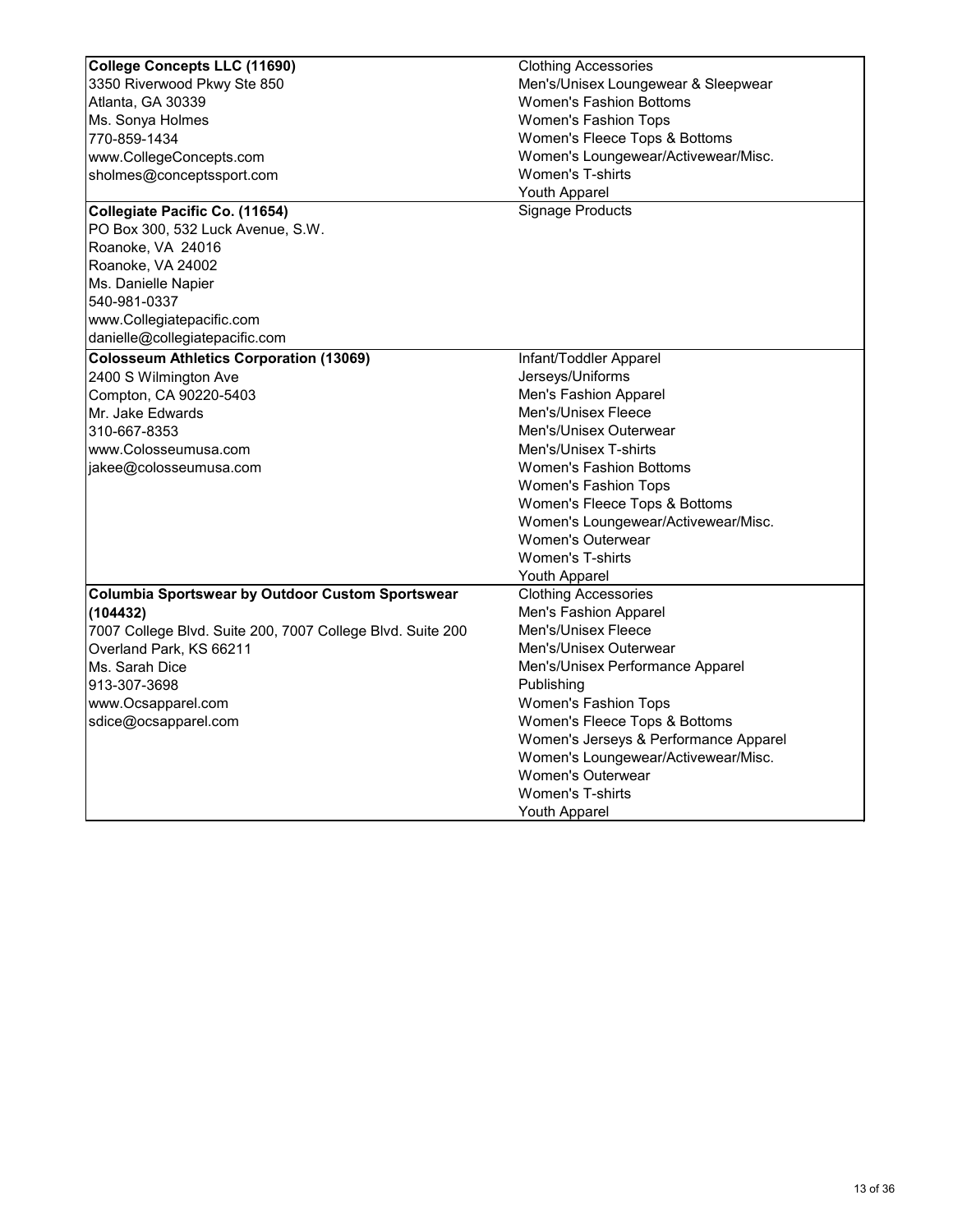# **Corporate Incentive Products (55458)**

2320 Lake Drive Raleigh, NC 27609 Ms. Lisa Brown www.Corporateincentiveproducts.com lisa.brown@corporateincentiveproducts.com Automobile Products Balls **Checks** Class Rings Clothing Accessories **Collectibles Consumables Domestics** Drinkware Electronics & Content Footwear Furniture/Furnishings Games Gifts & Novelties - Miscellaneous Health/Beauty Holiday Accessories **Housewares** Infant Products Infant/Toddler Apparel Jerseys/Uniforms Jewelry Men's Fashion Apparel Men's/Unisex Adjustable Non-Wool Headwear Men's/Unisex Adjustable Wool Blend Headwear Men's/Unisex Combo-Packaged Goods Men's/Unisex Fleece Men's/Unisex Loungewear & Sleepwear Men's/Unisex Other Headwear Men's/Unisex Outerwear Men's/Unisex Performance Apparel Men's/Unisex Structured Closed Back Headwear Men's/Unisex Structured Stretch Fit Headwear Men's/Unisex T-shirts Men's/Unisex Unstructured Closed Back Headwear Office Products Paper Products Personal Accessories Publishing School Supplies Signage Products Sports Equipment **Stationery** Toys Women's Fashion Bottoms Women's Fashion Tops Women's Fleece Tops & Bottoms Women's Headwear Women's Jerseys & Performance Apparel Women's Loungewear/Activewear/Misc. Women's Outerwear Women's T-shirts Youth Apparel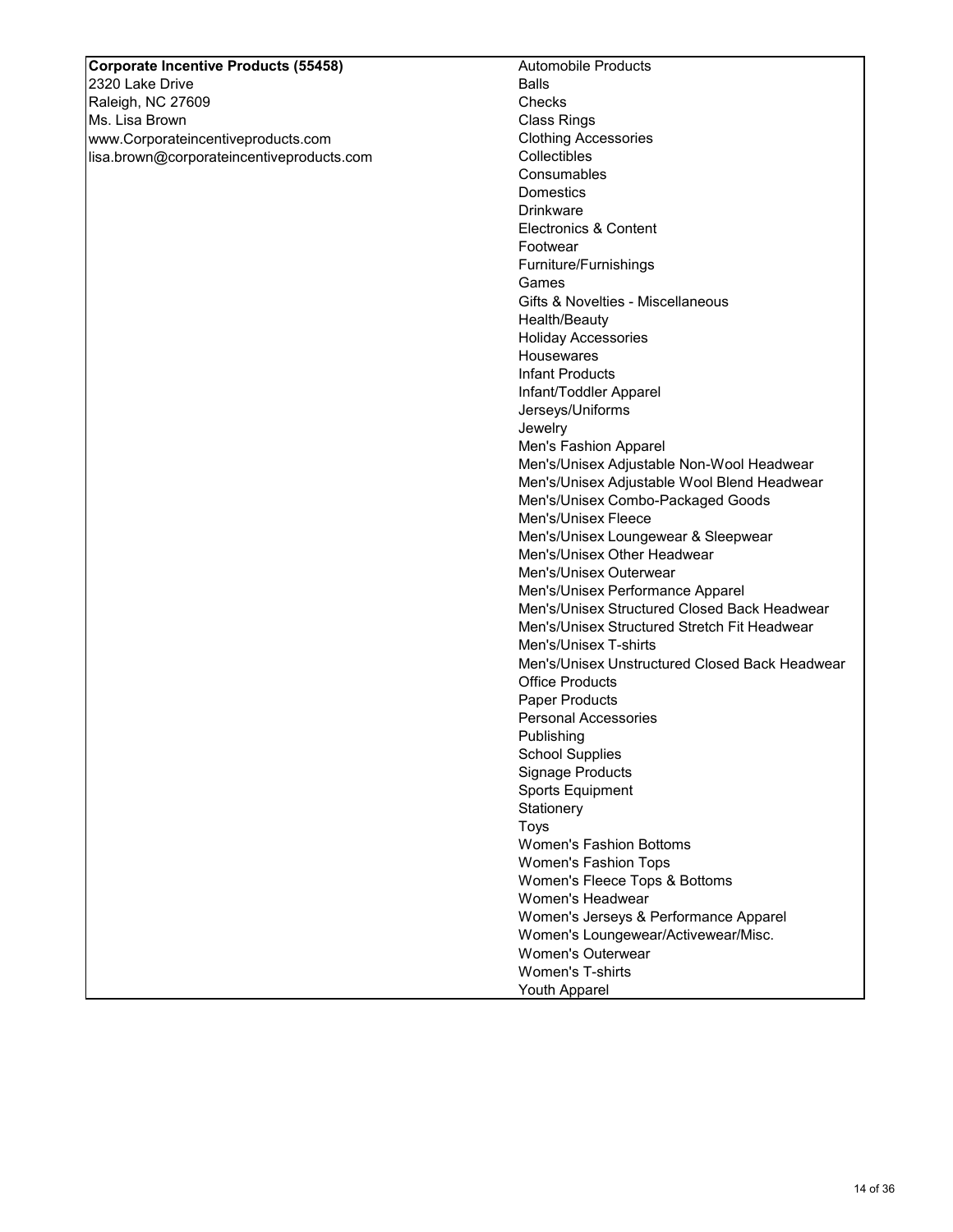| <b>Craftique Manufacturing Co. (14558)</b>             | <b>Automobile Products</b>        |
|--------------------------------------------------------|-----------------------------------|
| PO Box 4422, 150 Hamm Road, Chattanooga, TN 37405      | Gifts & Novelties - Miscellaneous |
| Chattanooga, TN 37405                                  |                                   |
| Mr. Dean Hogue<br>800-290-3360                         |                                   |
|                                                        |                                   |
| www.Craftiquemfg.com                                   |                                   |
| dhogue@craftiquemfg.com                                |                                   |
| <b>Creative Knitwear (50333)</b>                       | <b>Clothing Accessories</b>       |
| PO Box 921852, 5040 Nesbit Ferry Lane                  | <b>Infant Products</b>            |
| Atlanta, GA 30350                                      | Infant/Toddler Apparel            |
| Norcross, GA 30010                                     | Publishing                        |
| Mr. Jeff Marks                                         | Youth Apparel                     |
| 770-393-1825                                           |                                   |
| www.Creativeknitwear.com                               |                                   |
| jeff.marks@creativeknitwear.com                        |                                   |
| <b>Cutter &amp; Buck (29578)</b>                       | Men's Fashion Apparel             |
| 4001 Oakesdale Ave SW                                  | Men's/Unisex Outerwear            |
| Renton, WA 98057                                       | Men's/Unisex Performance Apparel  |
| Ms. Dana Kleckner                                      | <b>Women's Fashion Tops</b>       |
| 206-448-0589                                           | Women's Outerwear                 |
| www.Cutterbuck.com                                     |                                   |
| dana.kleckner@cutterbuck.com                           |                                   |
| CZOC Housewares LLC dba Thirstystone Resources (15067) | Housewares                        |
| PO Box 1638, 1304 Corporate Drive                      |                                   |
| Gainesville, TX 76240                                  |                                   |
| Gainesville, TX 76241                                  |                                   |
| Ms. Radawn Ballinger                                   |                                   |
| 940-668-6207                                           |                                   |
| www.Thirstystone.com                                   |                                   |
| rbalthrop@thirstystone.com                             |                                   |
| Dayna Designs (55063)                                  | Jewelry                           |
| PO Box 2307, 152 Rollins Ave                           |                                   |
| Suite 202                                              |                                   |
| Rockville, MD 20852                                    |                                   |
| Rockville, MD 20847                                    |                                   |
| Ms. Dana Lande                                         |                                   |
| www.Daynau.com                                         |                                   |
| dlande@daynadesigns.com                                |                                   |
| Divine Creations (12092)                               | <b>Clothing Accessories</b>       |
| 2027 E. Barden Rd.                                     | Gifts & Novelties - Miscellaneous |
| Charlotte, NC 28226                                    | Infant Products                   |
| Ms. Donna Snipes                                       | <b>Personal Accessories</b>       |
| 704-364-5845                                           |                                   |
| www.divinecreationsusa.com                             |                                   |
| divinedonna@bellsouth.net                              |                                   |
| DreamSeats LLC (65821)                                 | Furniture/Furnishings             |
| 1301 S. Shamrock Ave                                   |                                   |
| Landrum, SC 29356                                      |                                   |
| Mr. Chandler Suprina                                   |                                   |
| 631-845-0470                                           |                                   |
| www.Dreamseat.com                                      |                                   |
| csuprina@dreamseat.com                                 |                                   |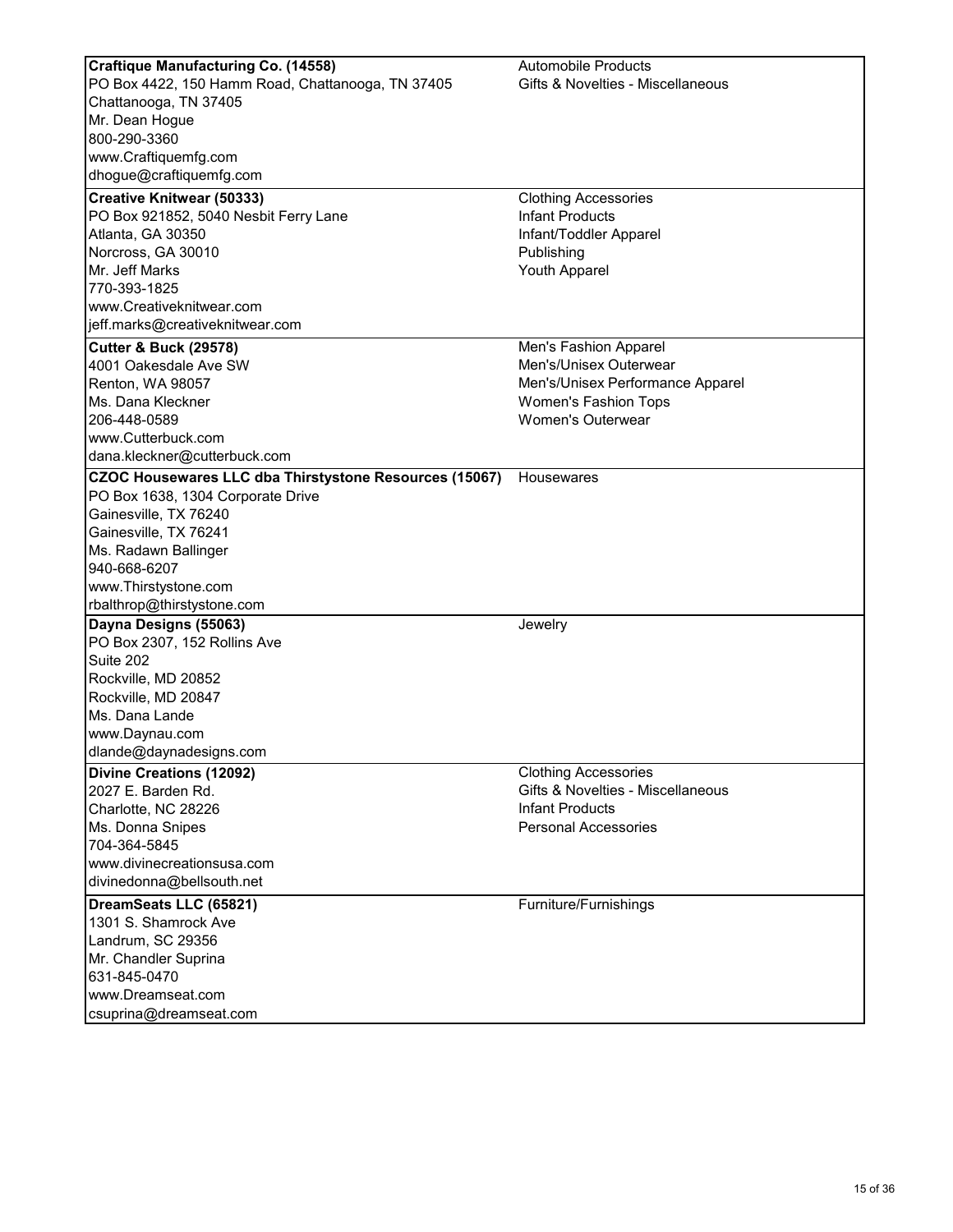| Duck House Inc. (15900)                           | <b>Domestics</b>                  |
|---------------------------------------------------|-----------------------------------|
| 4651 State Street                                 | <b>Drinkware</b>                  |
| Montclair, CA 91763                               | Gifts & Novelties - Miscellaneous |
| Mrs. Mei Lien Chang                               | <b>Housewares</b>                 |
| 909-628-0382                                      | Paper Products                    |
| www.Duckhouse.com                                 | <b>Personal Accessories</b>       |
| meilien@tradeunion.com                            | <b>Signage Products</b>           |
| E5 (15484)                                        | Men's/Unisex Fleece               |
| 61 Willet St Unit QQ                              | Men's/Unisex T-shirts             |
| Passaic, NJ 07055                                 | Women's Fleece Tops & Bottoms     |
| Mr. Ron Koch                                      | <b>Women's T-shirts</b>           |
| 973-773-0751                                      |                                   |
| www.e5usa.com                                     |                                   |
| ron@e5usa.com                                     |                                   |
| Eagles Wings Inc. (27027)                         | <b>Clothing Accessories</b>       |
| 2101 Old Hickory Tree Rd.                         |                                   |
| St. Cloud, FL 34772                               |                                   |
| Mr. Bob Small                                     |                                   |
| 407-892-6759                                      |                                   |
| www.Eagleswings.com                               |                                   |
| bob@eagleswings.com                               |                                   |
| <b>Emerson Street (56212)</b>                     | <b>Clothing Accessories</b>       |
| 1555 Emerson St.                                  | Jewelry                           |
| Rochester, NY 14606                               |                                   |
| Mr. Jed Hanna, Jr                                 |                                   |
| 585-254-3160                                      |                                   |
| www.emersonstreetclothing.com                     |                                   |
| jed@emersonstreetclothing.com                     |                                   |
| <b>Everything Comfy (45026)</b>                   | <b>Domestics</b>                  |
| PO Box 336, 56247 Highway 84 Hartington, NE 68739 | Footwear                          |
| Hartington, NE 68739                              | Furniture/Furnishings             |
| Mr. Keith Eickhoff                                | <b>Infant Products</b>            |
| 402-215-0803                                      |                                   |
| www.Collegecovers.com                             |                                   |
| ryan@collegecovers.com                            |                                   |
| FatHead LLC (15444)                               | Domestics                         |
| 1201 Woodward Avenue                              | Furniture/Furnishings             |
| Detroit, MI 48226                                 | Publishing                        |
| Mr. Ronnie Robeson                                |                                   |
| www.Fathead.com                                   |                                   |
| RonaldRobeson@fathead.com                         |                                   |
|                                                   |                                   |
| For Bare Feet, LLC (11695)                        | <b>Clothing Accessories</b>       |
| 1201 South Ohio Street, FBF Originals             |                                   |
| Attn: Kelly Baugh                                 |                                   |
| 1201 South Ohio Street                            |                                   |
| Martinsville, IN 46151                            |                                   |
| Ms. Kelly Baugh                                   |                                   |
| 765-349-7470                                      |                                   |
| www.fbforiginals.com                              |                                   |
| royalties@fbforiginals.com                        |                                   |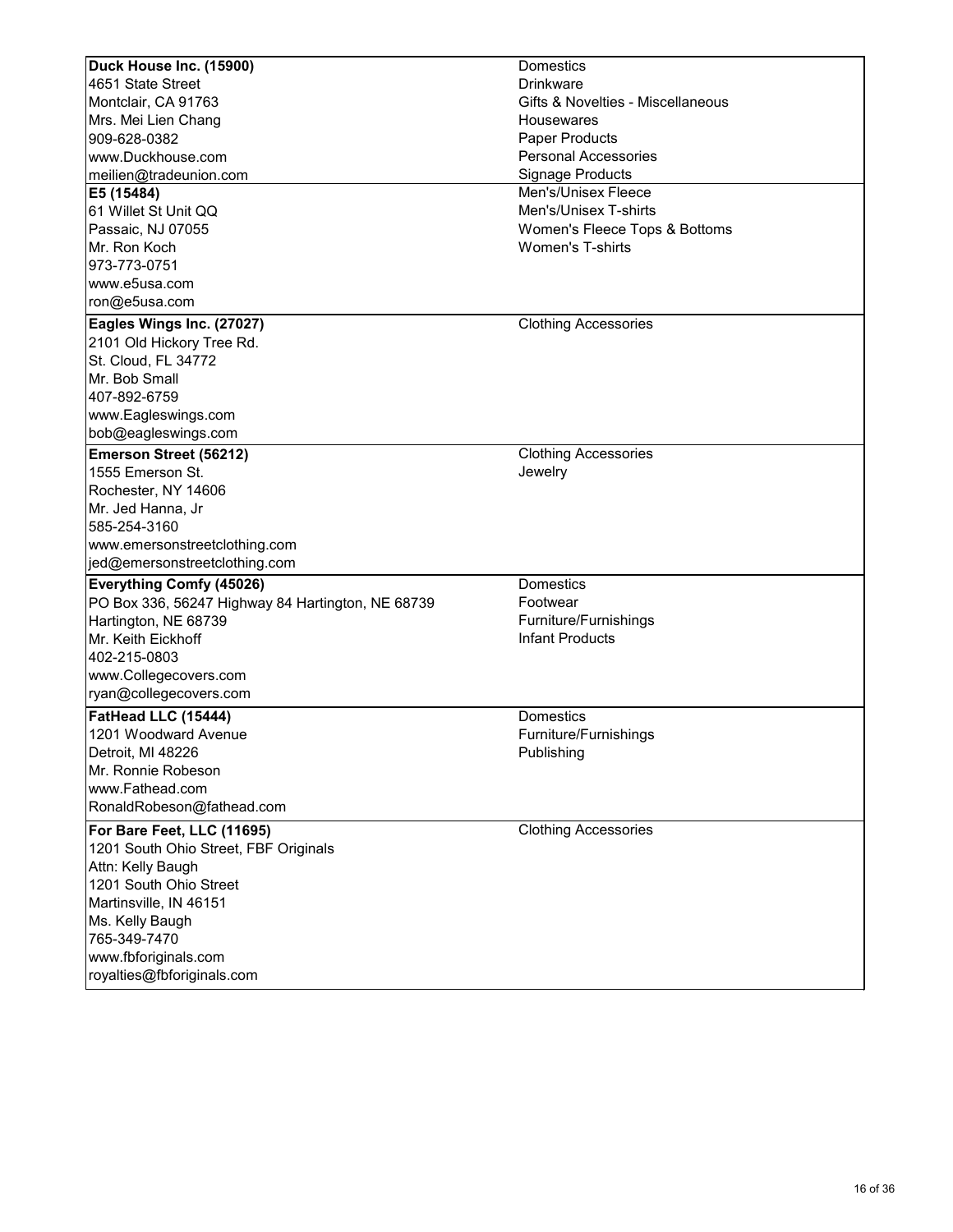| <b>Four Point Products/Vulcan Information Packaging (11634)</b> | Publishing                                     |
|-----------------------------------------------------------------|------------------------------------------------|
| PO Box 29, 1 Looseleaf Lane                                     | <b>School Supplies</b>                         |
| Vincent, AL 35178                                               |                                                |
| Ms. Ashley Webb                                                 |                                                |
| 800-634-1532                                                    |                                                |
| www.Fourpoint.com                                               |                                                |
| awebb@vulcanpackaging.com                                       |                                                |
| Gallo Enterprises Inc. (11676)                                  | <b>Infant Products</b>                         |
| 114 S. Main Street                                              | Infant/Toddler Apparel                         |
| Denton, NC 27239                                                | <b>Personal Accessories</b>                    |
| Mr. Pat Gallo                                                   |                                                |
| 888-667-0234                                                    |                                                |
| www.Dhmkids.com                                                 |                                                |
| pat@dhmkids.com                                                 |                                                |
|                                                                 |                                                |
| Garb Inc. (50224)<br>730 South Jason St. Unit # 34              | Infant/Toddler Apparel<br><b>Youth Apparel</b> |
|                                                                 |                                                |
| Denver, CO 80223                                                |                                                |
| Ms. Shannen Murphy                                              |                                                |
| 303-679-0272                                                    |                                                |
| www.Garbinc.com                                                 |                                                |
| smurphy@garbinc.com                                             |                                                |
| <b>GFSI LLC (Champion) (12269)</b>                              | Men's Fashion Apparel                          |
| 9700 Commerce Parkway                                           | Men's/Unisex Adjustable Non-Wool Headwear      |
| Lenexa, KS 66219                                                | Men's/Unisex Fleece                            |
| Mr. Trey Ham                                                    | Men's/Unisex Outerwear                         |
| 913-693-3939                                                    | Men's/Unisex T-shirts                          |
| www.Gearforsports.com                                           | Publishing                                     |
| trey.ham@hanes.com                                              | <b>Women's Fashion Bottoms</b>                 |
|                                                                 | Women's Fashion Tops                           |
|                                                                 | Women's Fleece Tops & Bottoms                  |
|                                                                 | <b>Women's Outerwear</b>                       |
|                                                                 | <b>Women's T-shirts</b>                        |
|                                                                 | Youth Apparel                                  |
| Goalsetter Systems Inc. (78513)                                 | Sports Equipment                               |
| 817 Maxwell Ave., 817 Maxwell Avenue                            |                                                |
| Evansville, IN 47720                                            |                                                |
| Mr. Lucas Woodford                                              |                                                |
| 641-594-3343                                                    |                                                |
| www.Goalsettersystems.com                                       |                                                |
| lucaswoodford@escaladesports.com                                |                                                |
| <b>Great American Products Ltd. (13400)</b>                     | <b>Automobile Products</b>                     |
|                                                                 | <b>Drinkware</b>                               |
| 1661 S. Seguin<br>New Braunfels, TX 78130                       | Gifts & Novelties - Miscellaneous              |
|                                                                 |                                                |
| Stephani                                                        |                                                |
| 830-643-8026                                                    |                                                |
| www.Gap1.com                                                    |                                                |
| stephani@gap1.com                                               |                                                |
| Harland Clarke Corp. (12107)                                    | Checks                                         |
| 133 Peachtree Street NE                                         | Publishing                                     |
| 26th Floor                                                      |                                                |
| Atlanta, GA 30303                                               |                                                |
| Ms. Bonnie Owens                                                |                                                |
| www.Harlandclarke.com                                           |                                                |
| Bonnie.Owens@harlandclarke.com                                  |                                                |
|                                                                 |                                                |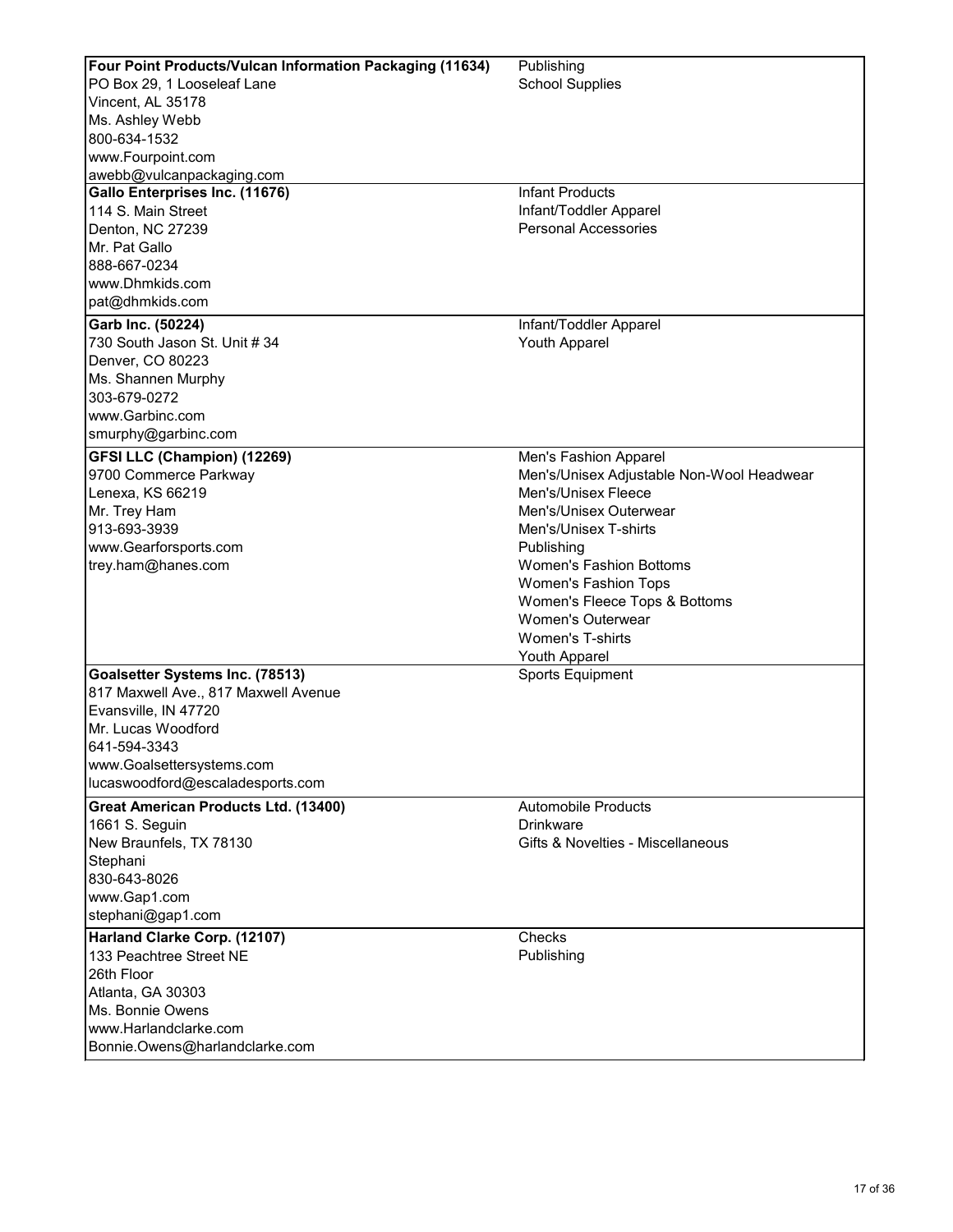| Herff Jones LLC (12263)                      | <b>Class Rings</b>     |  |
|----------------------------------------------|------------------------|--|
| 4601 West 62nd Street, 4719 West 62nd Street | Jewelry                |  |
| Indianapolis, IN 46268                       | <b>Office Products</b> |  |
| Ms. Nancy Howard                             | Publishing             |  |
| 317-612-3683                                 |                        |  |
| www.HerffJones.com/college                   |                        |  |
| licensing@herffiones.com                     |                        |  |
| Icon Artworks (109286)                       | <b>Office Products</b> |  |
| 4008 W. 137th Terrace                        |                        |  |
| Leawood, KS 66224                            |                        |  |
| Mr. Matt Palmer                              |                        |  |
| l913-602-8981                                |                        |  |
| www.lconartworks.com                         |                        |  |
| mpalmer854@gmail.com                         |                        |  |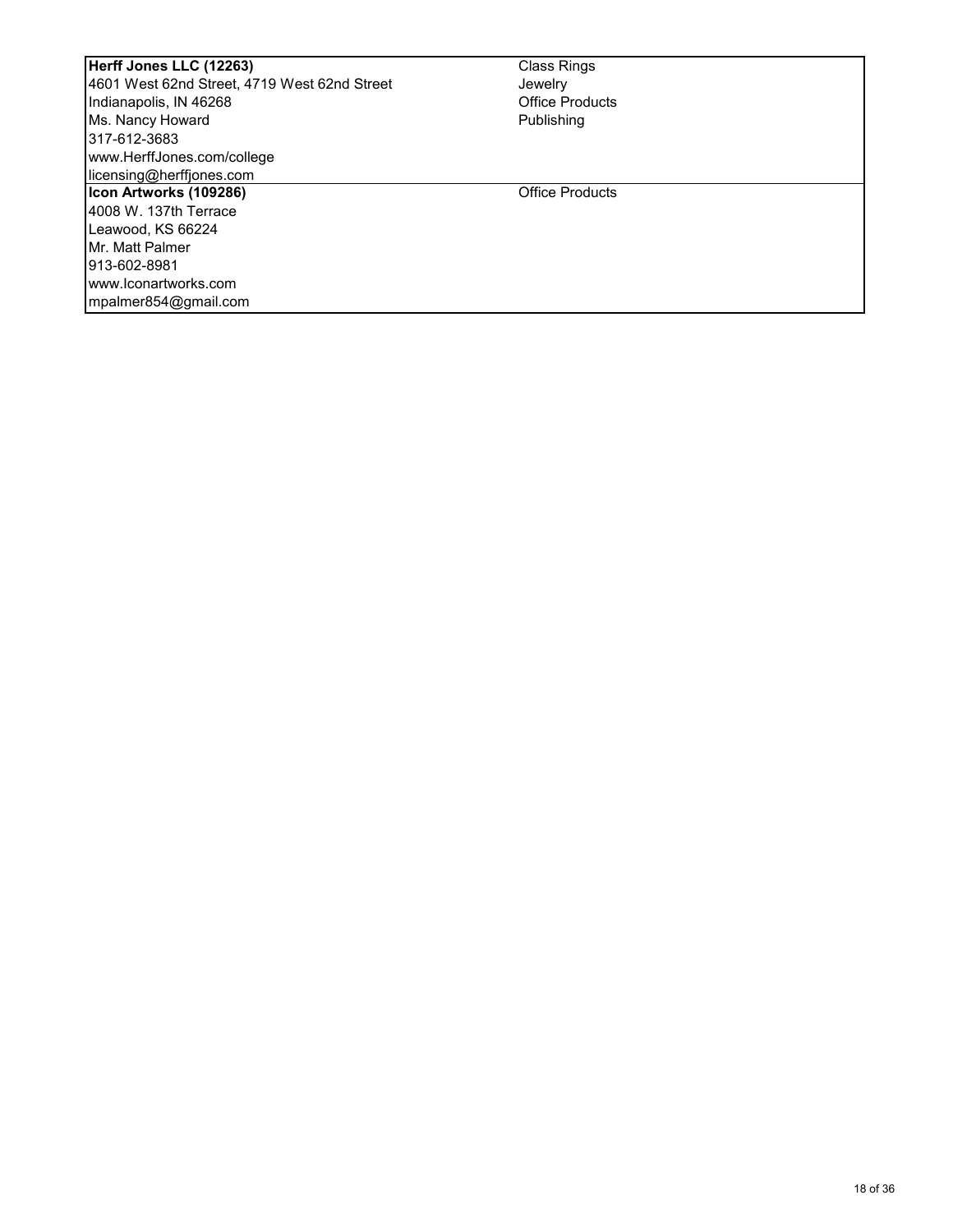## **ID America (13465)**

941 Corporate Lane, P.O Box 1664 Chesapeake, VA 23320-3651 Mr. Ken Carlson 757-549-0659 www.Idamerica.com ken@idamerica.com

Automobile Products Balls **Checks** Class Rings Clothing Accessories Collectibles **Consumables Domestics** Drinkware Electronics & Content Footwear Furniture/Furnishings Games Gifts & Novelties - Miscellaneous Health/Beauty Holiday Accessories **Housewares** Infant Products Infant/Toddler Apparel Jerseys/Uniforms Jewelry Men's Fashion Apparel Men's/Unisex Adjustable Non-Wool Headwear Men's/Unisex Adjustable Wool Blend Headwear Men's/Unisex Combo-Packaged Goods Men's/Unisex Fleece Men's/Unisex Loungewear & Sleepwear Men's/Unisex Other Headwear Men's/Unisex Outerwear Men's/Unisex Performance Apparel Men's/Unisex Structured Closed Back Headwear Men's/Unisex Structured Stretch Fit Headwear Men's/Unisex T-shirts Men's/Unisex Unstructured Closed Back Headwear Office Products Paper Products Personal Accessories Publishing School Supplies Signage Products Sports Equipment **Stationery** Toys Women's Fashion Bottoms Women's Fashion Tops Women's Fleece Tops & Bottoms Women's Headwear Women's Jerseys & Performance Apparel Women's Loungewear/Activewear/Misc. Women's Outerwear Women's T-shirts

Youth Apparel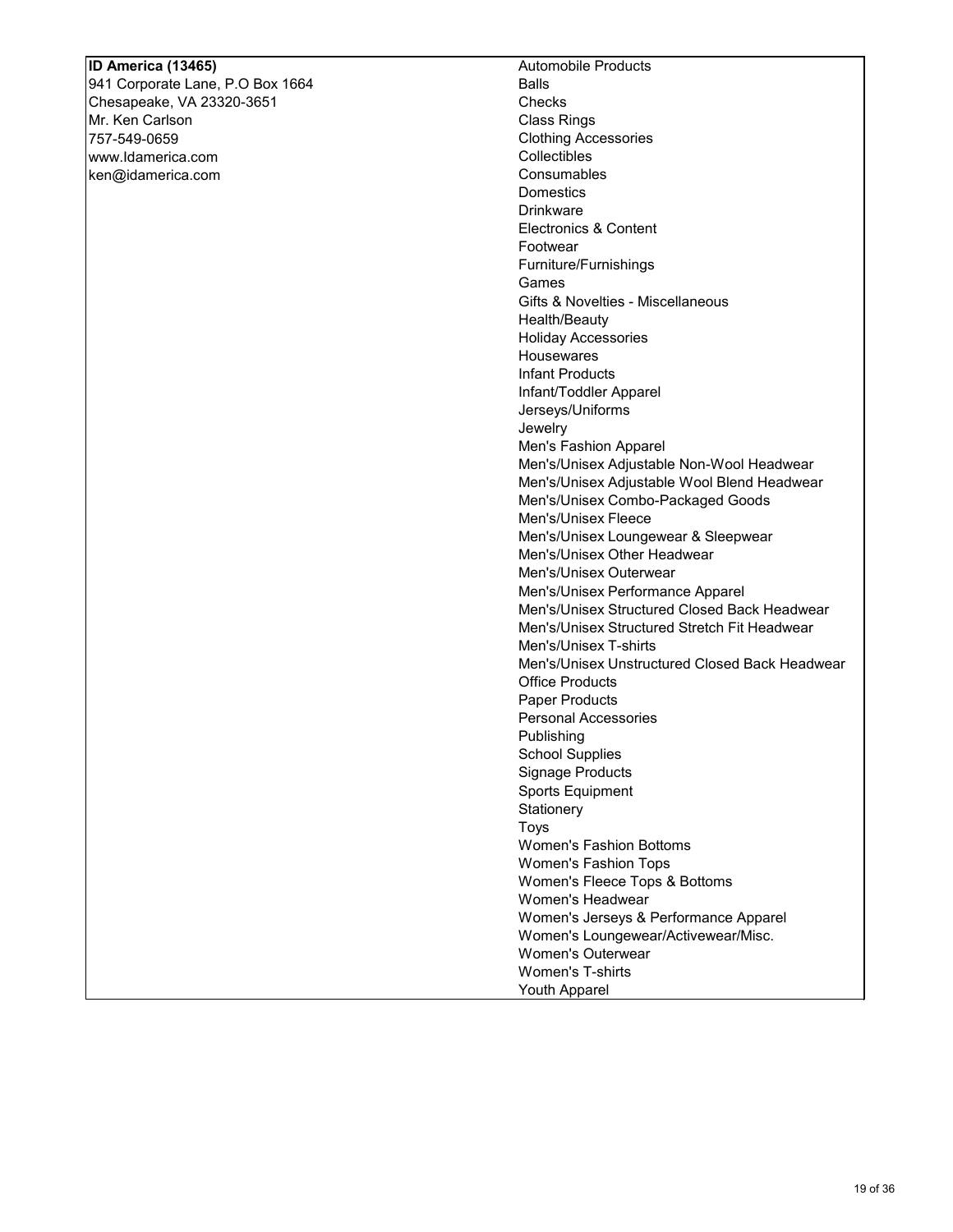| IDNA Series, LLC dba IDNA Brands (79695)           | Domestics                           |
|----------------------------------------------------|-------------------------------------|
| 800 South Buffalo St., 2510 E. Center Street       | Furniture/Furnishings               |
| Warsaw, IN 46580                                   | Games                               |
| Mr. Jack Queally                                   | Housewares                          |
| 574-376-2447                                       |                                     |
| www.youthefan.com                                  |                                     |
| jack.queally@youthefan.com                         |                                     |
| Innovative Adhesives LLC (63027)                   | Gifts & Novelties - Miscellaneous   |
| PO Box 1719, 113 White Sands Drive, Cary, NC 27513 |                                     |
| Cary, NC 27512                                     |                                     |
| Mr Gary Ban                                        |                                     |
| 866-381-8706                                       |                                     |
| www.Innovativeadhesives.com                        |                                     |
| gban@innovativeadhesives.com                       |                                     |
| <b>ISlide (117860)</b>                             | Footwear                            |
| 65 Sprague Street                                  |                                     |
| East Building 2nd Floor                            |                                     |
| Boston, MA 02136                                   |                                     |
| Mr. Tyler Nordquist                                |                                     |
| www.islideusa.com                                  |                                     |
| tyler@islideusa.com                                |                                     |
| Ivy Brand LLC- The dba Ivy Citizens (117750)       | Men's Fashion Apparel               |
| 106 Foster Ave.                                    | Men's/Unisex T-shirts               |
| Charlotte, NC 28203                                | <b>Women's Fashion Bottoms</b>      |
| Ms. Lisa Thompson                                  | Women's Fashion Tops                |
| www.lvycitizens.com                                | Women's Loungewear/Activewear/Misc. |
| Ithompson@ivycitizens.com                          | <b>Women's T-shirts</b>             |
| J2 Licensing Ltd. (42906)                          | Men's/Unisex Fleece                 |
| 351 Executive Drive                                | Men's/Unisex Outerwear              |
| Troy, MI 48083                                     | Men's/Unisex T-shirts               |
| Ms Gina Bennett                                    | <b>Women's T-shirts</b>             |
| 248-577-1101                                       | Youth Apparel                       |
| www.j2sportstore.com                               |                                     |
| Gina@j2licensing.com                               |                                     |
| <b>Jardine Associates (44516)</b>                  | <b>Automobile Products</b>          |
| 200 Compass Cir                                    | <b>Clothing Accessories</b>         |
| North Kingstown, RI 02852                          | Collectibles                        |
| Mr. Chris Hagerty                                  | Consumables                         |
| 401-667-3818                                       | <b>Domestics</b>                    |
| www.Jardineassociates.com                          | <b>Drinkware</b>                    |
| Licensing@jardineassociates.net                    | Electronics & Content               |
|                                                    | Footwear                            |
|                                                    | Furniture/Furnishings               |
|                                                    | Games                               |
|                                                    | Gifts & Novelties - Miscellaneous   |
|                                                    | Health/Beauty                       |
|                                                    | <b>Holiday Accessories</b>          |
|                                                    | Housewares                          |
|                                                    | Jewelry                             |
|                                                    | <b>Office Products</b>              |
|                                                    | <b>Paper Products</b>               |
|                                                    | <b>Personal Accessories</b>         |
|                                                    | Publishing                          |
|                                                    | <b>School Supplies</b>              |
|                                                    | Sports Equipment                    |
|                                                    | Stationery                          |
|                                                    | Toys                                |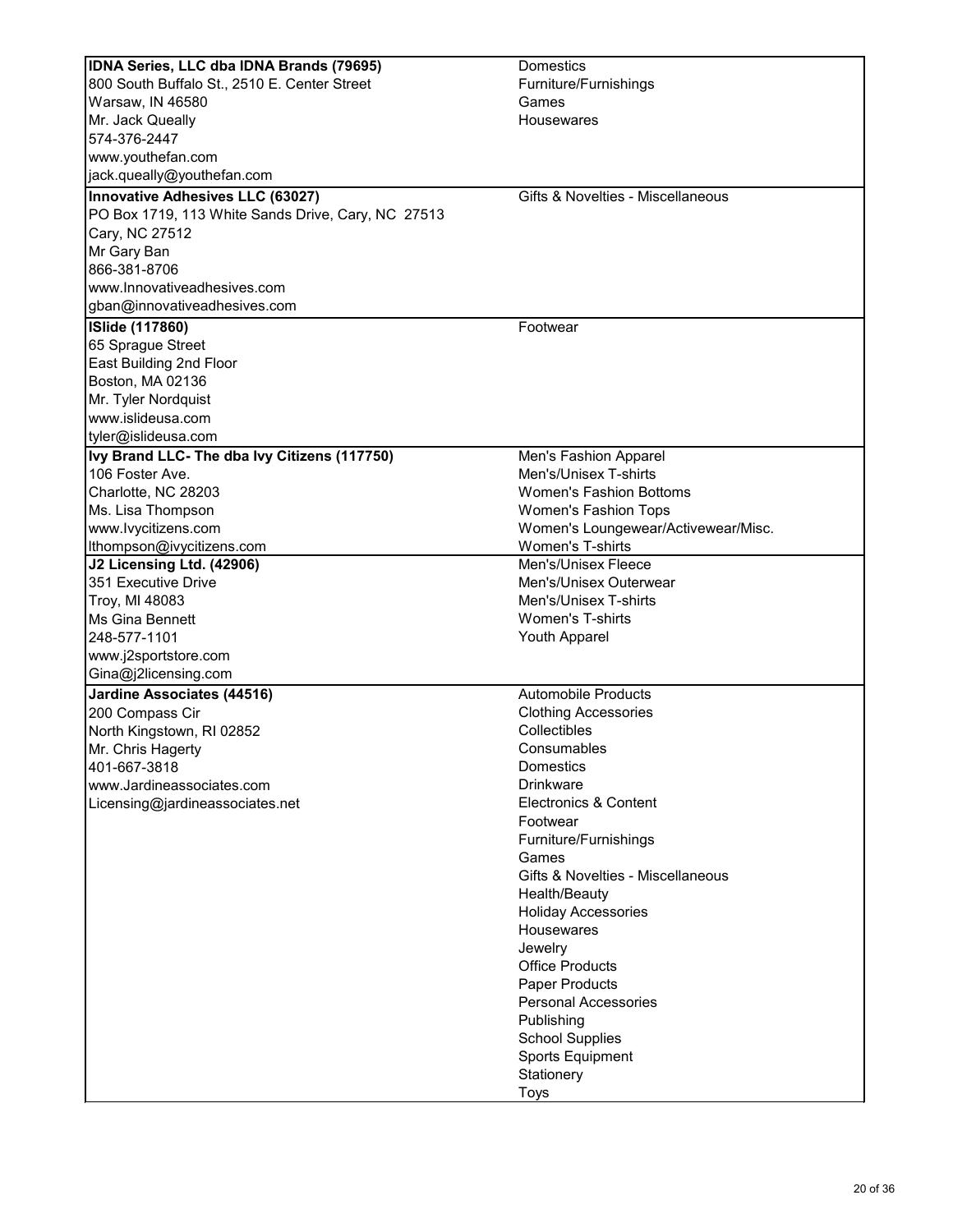| JayMac Sports Products (15306)              | <b>Automobile Products</b>        |
|---------------------------------------------|-----------------------------------|
| 4255 Bannock Burn Rd.                       | Gifts & Novelties - Miscellaneous |
| Florence, SC 29505                          | Housewares                        |
| Mr. Jay McLaughlin                          | <b>Signage Products</b>           |
| 843-669-9266                                |                                   |
|                                             |                                   |
| www.Thecarflagpeople.com<br>jay@carflags.us |                                   |
|                                             |                                   |
| <b>Jenkins Enterprises (12115)</b>          | <b>Automobile Products</b>        |
| PO Box 16384, 7200 Industry Drive           | <b>Balls</b>                      |
| North Little Rock, AR 72117                 | Domestics                         |
| North Little Rock, AR 72231                 | <b>Drinkware</b>                  |
| Mr. Bill Tibbett                            | Electronics & Content             |
| 501-945-1379                                | Furniture/Furnishings             |
| www.Jenkins-enterprises.com                 | Games                             |
| bill@jenkins-enterprises.com                | Gifts & Novelties - Miscellaneous |
|                                             | <b>Holiday Accessories</b>        |
|                                             | Housewares                        |
|                                             | Infant Products                   |
|                                             | Jewelry                           |
|                                             | <b>Office Products</b>            |
|                                             | <b>Personal Accessories</b>       |
|                                             | <b>Signage Products</b>           |
|                                             | <b>Sports Equipment</b>           |
|                                             | Stationery                        |
|                                             | Toys                              |
| Johnnie-O (94396)                           | Men's Fashion Apparel             |
| 2048 Cotner Ave.                            | Men's/Unisex Fleece               |
| Los Angeles, CA 90025                       | Men's/Unisex Outerwear            |
| Mr. Bobby Murray                            | Men's/Unisex T-shirts             |
| 310-496-0187                                | Women's Fashion Tops              |
| www.johnnie-o.com                           | Youth Apparel                     |
| bobby@johnnie-o.com                         |                                   |
| <b>Jostens Inc. (11572)</b>                 | <b>Class Rings</b>                |
| 148 E. Broadway, 7760 France Ave S.         | <b>Domestics</b>                  |
| Suite 400                                   | Jewelry                           |
| Bloomington, MN 55435                       | <b>Office Products</b>            |
| Owatonna, MN 55060                          | Publishing                        |
| Ms. Joley Podein                            | <b>School Supplies</b>            |
| www.Jostens.com                             | Stationery                        |
| Joley.podein@jostens.com                    |                                   |
| K & M/Nordic Co. (12397)                    | <b>Drinkware</b>                  |
| 5 Tripps Lane                               | Gifts & Novelties - Miscellaneous |
| Riverside, RI 02915                         | <b>Infant Products</b>            |
| Ms. Sandy Martin                            |                                   |
| 401-431-0666                                |                                   |
| www.Nordiccollege.net                       |                                   |
| licensing@nordiccompanyinc.com              |                                   |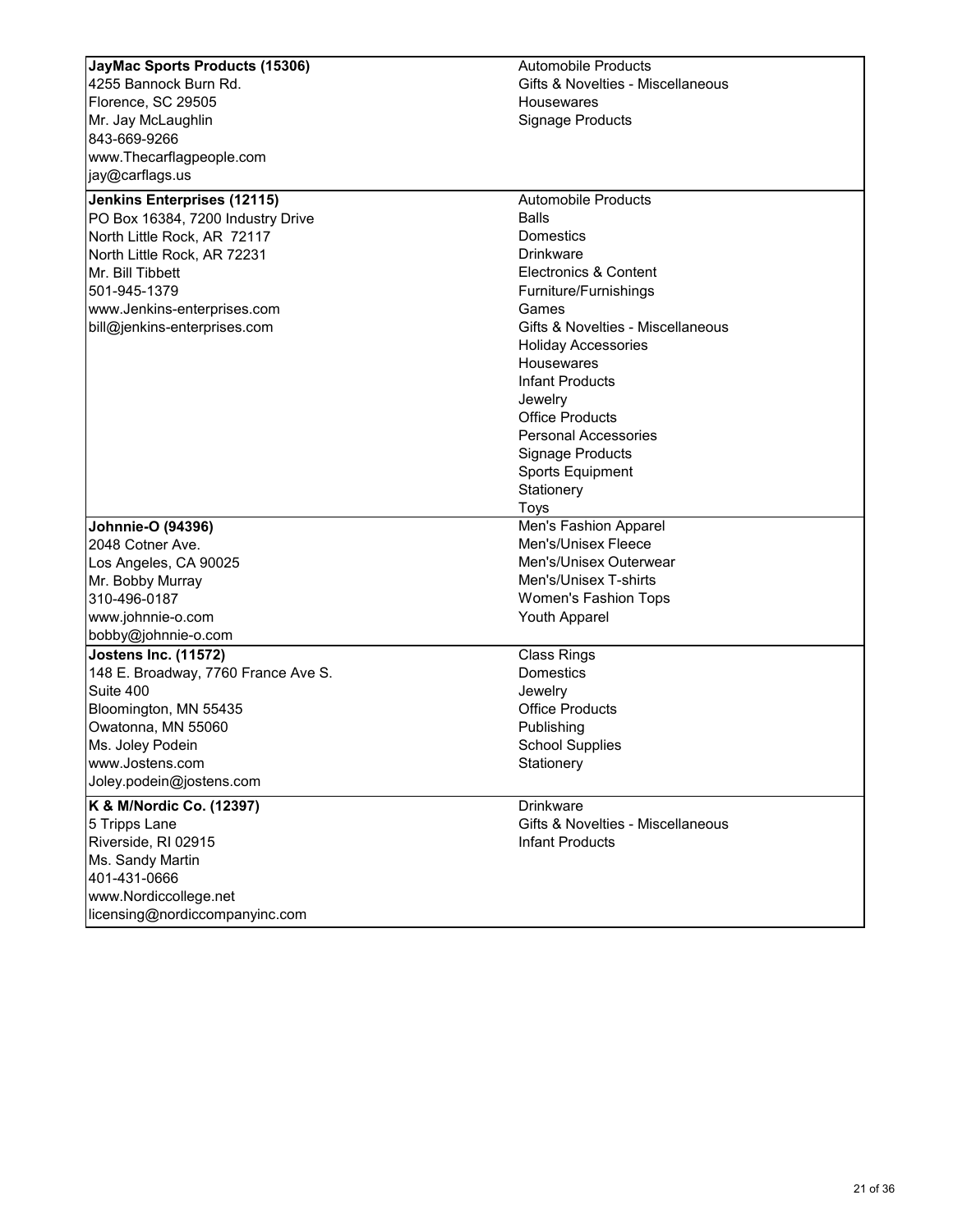| Knights Apparel LLC (14948)                  | Infant/Toddler Apparel                                    |
|----------------------------------------------|-----------------------------------------------------------|
| 1000 E Hanes Mill Rd                         | Jerseys/Uniforms                                          |
| Winston Salem, NC 27105                      | Men's Fashion Apparel                                     |
| Mr. Jim Clanton                              | Men's/Unisex Combo-Packaged Goods                         |
| 864-587-9959                                 | Men's/Unisex Fleece                                       |
| www.hanesbrands.com                          | Men's/Unisex Outerwear                                    |
| James.ClantonII@hanes.com                    | Men's/Unisex T-shirts                                     |
|                                              | Publishing                                                |
|                                              | <b>Women's Fashion Bottoms</b>                            |
|                                              | <b>Women's Fashion Tops</b>                               |
|                                              | Women's Fleece Tops & Bottoms                             |
|                                              |                                                           |
|                                              | Women's Loungewear/Activewear/Misc.                       |
|                                              | Women's Outerwear                                         |
|                                              | <b>Women's T-shirts</b>                                   |
|                                              | <b>Youth Apparel</b>                                      |
| Kranos Corporation dba Schutt Sports (16483) | Collectibles                                              |
| 710 S. Industrial Dr.                        | <b>Office Products</b>                                    |
| Litchfield, IL 62056                         |                                                           |
| Ms. Stephanie Schofield                      |                                                           |
| 217-324-3236                                 |                                                           |
| www.Schuttsports.com                         |                                                           |
| sschofield@schutt-sports.com                 |                                                           |
| <b>L2 Brands, LLC (13962)</b>                | <b>Clothing Accessories</b>                               |
| 300 Fame Ave                                 | <b>Domestics</b>                                          |
| Hanover, PA 17111                            | Gifts & Novelties - Miscellaneous                         |
| Ms. Alison Manley                            | <b>Holiday Accessories</b>                                |
| 610-272-9175                                 | Housewares                                                |
| league91.com                                 | Infant/Toddler Apparel                                    |
| amanley@l2brands.com                         | Jerseys/Uniforms                                          |
|                                              | Men's Fashion Apparel                                     |
|                                              | Men's/Unisex Adjustable Non-Wool Headwear                 |
|                                              | Men's/Unisex Adjustable Wool Blend Headwear               |
|                                              | Men's/Unisex Fleece                                       |
|                                              | Men's/Unisex Other Headwear                               |
|                                              | Men's/Unisex Outerwear                                    |
|                                              | Men's/Unisex Structured Stretch Fit Headwear              |
|                                              | Men's/Unisex T-shirts                                     |
|                                              | Men's/Unisex Unstructured Closed Back Headwear            |
|                                              | <b>Office Products</b>                                    |
|                                              | <b>Personal Accessories</b>                               |
|                                              | Personal Protection Equipment (PPE)                       |
|                                              |                                                           |
|                                              | <b>Signage Products</b><br><b>Women's Fashion Bottoms</b> |
|                                              |                                                           |
|                                              | <b>Women's Fashion Tops</b>                               |
|                                              | Women's Fleece Tops & Bottoms<br>Women's Headwear         |
|                                              |                                                           |
|                                              | Women's Loungewear/Activewear/Misc.                       |
|                                              | Women's T-shirts                                          |
|                                              | <b>Youth Apparel</b>                                      |
| Lakeshirts Inc. dba Blue 84 (11808)          | Men's/Unisex Fleece                                       |
| 750 Randolph Rd                              | Men's/Unisex T-shirts                                     |
| Detroit Lakes, MN 56501                      | <b>Women's Fashion Tops</b>                               |
| Mr. Matt Boeke                               | Women's Fleece Tops & Bottoms                             |
| 218-209-4072                                 | <b>Women's T-shirts</b>                                   |
| www.Lakeshirts.com                           | Youth Apparel                                             |
| matt.boeke@blue84.com                        |                                                           |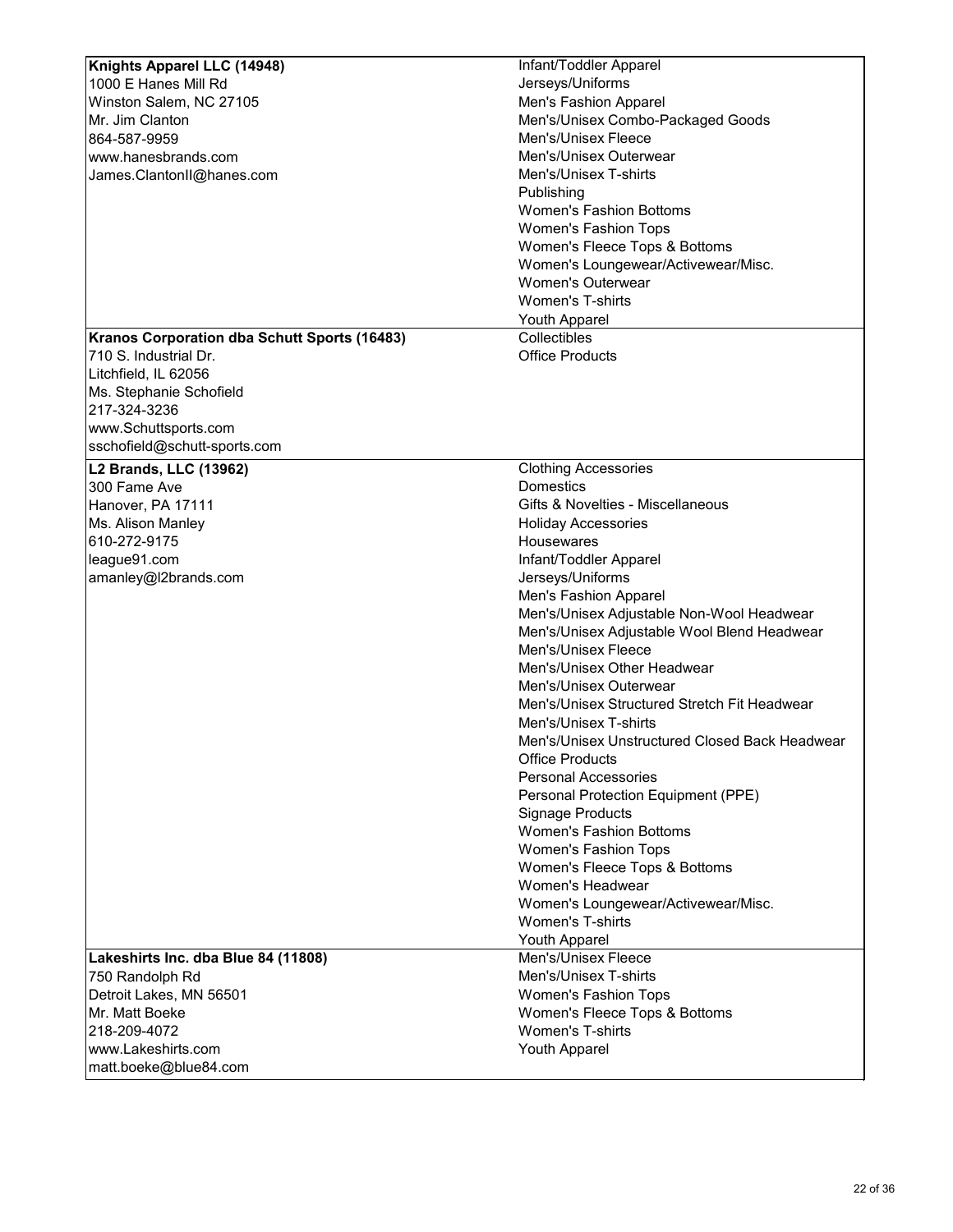| Logo Brands Inc. (36683)              | <b>Balls</b>                                    |
|---------------------------------------|-------------------------------------------------|
| 117 Southeast Parkway                 | Domestics                                       |
| Franklin, TN 37064                    | <b>Drinkware</b>                                |
| Ms. Shannon O'Dell                    | Furniture/Furnishings                           |
| 615-261-2101                          | Gifts & Novelties - Miscellaneous               |
| www.Logobrands.com                    | <b>Holiday Accessories</b>                      |
| shannon@logobrands.com                | Housewares                                      |
|                                       | <b>Infant Products</b>                          |
|                                       | <b>Personal Accessories</b>                     |
|                                       | <b>Sports Equipment</b>                         |
| LogoFit LLC (12034)                   | <b>Clothing Accessories</b>                     |
| 3202 Lapeer Road                      | <b>Holiday Accessories</b>                      |
| Flint, MI 48503                       | Infant/Toddler Apparel                          |
| Ms. Ann Tyler                         | Men's/Unisex Other Headwear                     |
| www.Logofit.com                       | Women's Headwear                                |
| atyler@logofit.com                    | <b>Youth Apparel</b>                            |
|                                       |                                                 |
| M. LaHart & Co. Ltd. (40579)          | <b>Clothing Accessories</b><br><b>Domestics</b> |
| Box 1870, 601 Bantam Rd.,             |                                                 |
| Bantam, CT 06750                      | <b>Drinkware</b>                                |
| Litchfield, CT 06759                  | Footwear                                        |
| Mrs. Mary Skoog                       | Furniture/Furnishings                           |
| 888-962-2336                          | Gifts & Novelties - Miscellaneous               |
| www.Mlahart.com                       | <b>Housewares</b>                               |
| mskoog@mlahart.com                    | Jewelry                                         |
|                                       | <b>Office Products</b>                          |
|                                       | <b>Personal Accessories</b>                     |
|                                       | Publishing                                      |
|                                       | <b>School Supplies</b>                          |
| Magnolia Lane Inc. (47681)            | Domestics                                       |
| 1920 Woodlands Industrial Drive       | <b>Drinkware</b>                                |
| Trussville, AL 35173                  | Gifts & Novelties - Miscellaneous               |
| Mr. Andrew Szymela                    | <b>Holiday Accessories</b>                      |
| 205-322-4366                          | Housewares                                      |
| www.Magnolialanecollection.com        | <b>Office Products</b>                          |
| aszymela@aol.com                      | <b>Personal Accessories</b>                     |
|                                       | Publishing                                      |
|                                       | Stationery                                      |
| Main Street Checks Inc. (37159)       | Checks                                          |
| 920 19th Street N.                    |                                                 |
| Birmingham, AL 35203                  |                                                 |
| Ms. Allyson Anderson                  |                                                 |
| 205-328-3174                          |                                                 |
| www.mainstreetinc.com                 |                                                 |
| aanderson@mainstreetinc.com           |                                                 |
|                                       | Gifts & Novelties - Miscellaneous               |
| <b>Mascot Factory (62517)</b>         |                                                 |
| 12340 Stowe Dr, Suite B               | <b>Infant Products</b>                          |
| Poway, CA 92064-8833                  | Toys                                            |
| Ms. Kaety Wilson                      |                                                 |
| 407-386-6968                          |                                                 |
| www.Mascotfactory.com                 |                                                 |
| licensing@mascotfactory.com           |                                                 |
| <b>Memory Company LLC-The (14697)</b> | Collectibles                                    |
| 25 Downing Drive, 3406 Sandfort Road  | <b>Domestics</b>                                |
| Phenix City, AL 36869                 | <b>Drinkware</b>                                |
| Mr. Charles Sizemore                  | Furniture/Furnishings                           |
| 334-480-0197                          | Gifts & Novelties - Miscellaneous               |
| www.Memorycompany.com                 | <b>Holiday Accessories</b>                      |
| csizemore@memorycompany.com           | Housewares                                      |
|                                       | <b>Office Products</b>                          |
|                                       | <b>Personal Accessories</b>                     |
|                                       | <b>Signage Products</b>                         |
|                                       |                                                 |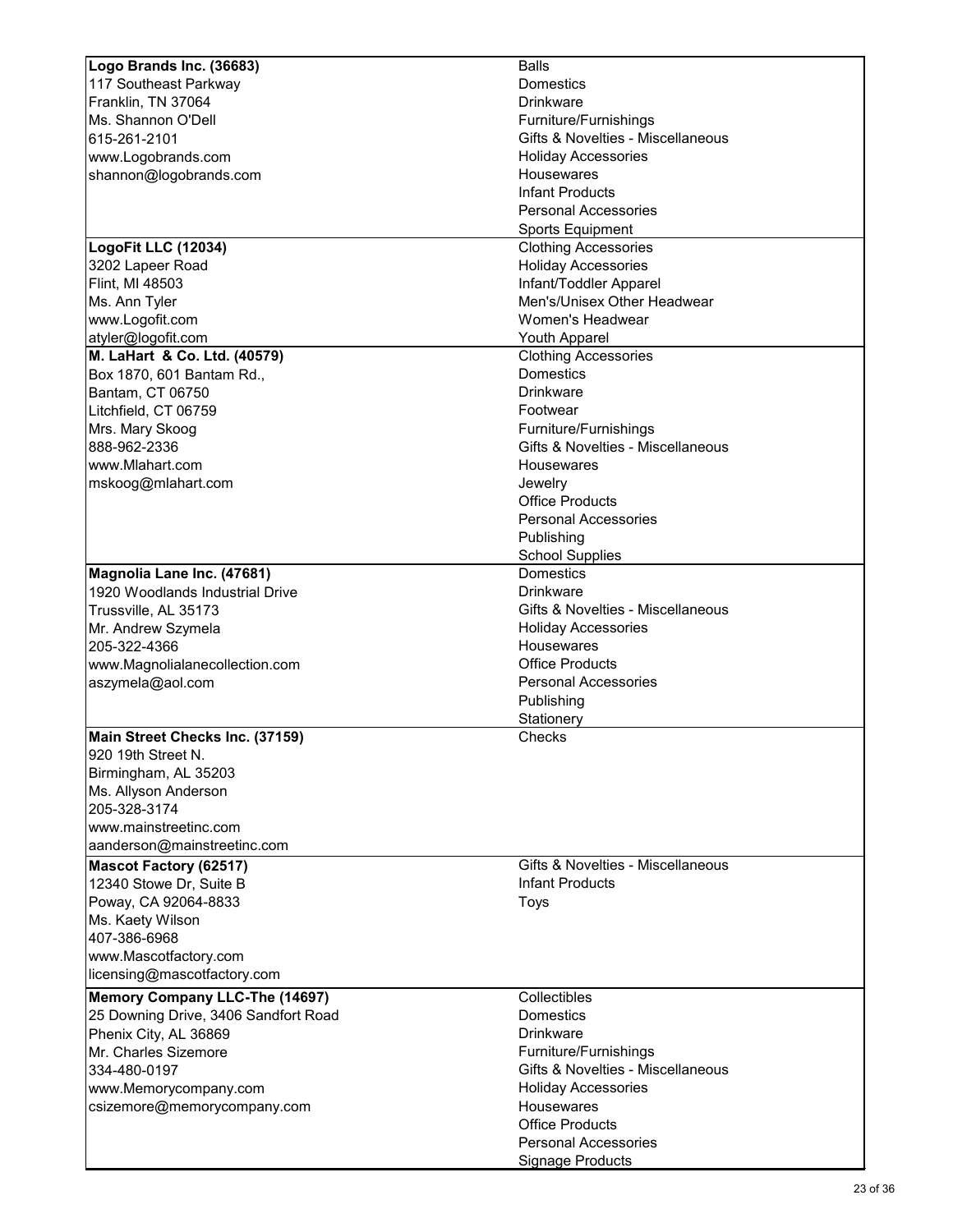| Midwest College Mktg Group (15050)        | <b>Automobile Products</b>        |
|-------------------------------------------|-----------------------------------|
| 145 Cane Creek Industrial Park Rd.        | <b>Balls</b>                      |
| Suite 125                                 | Domestics                         |
| Fletcher, NC 28732                        | <b>Drinkware</b>                  |
| Ms. Liberty Fish                          | <b>Electronics &amp; Content</b>  |
| 888-716-4950                              | Games                             |
| www.Mcmgroup.net                          | Gifts & Novelties - Miscellaneous |
| licensing@mcmgroup.net                    | <b>Holiday Accessories</b>        |
|                                           | Housewares                        |
|                                           | <b>Infant Products</b>            |
|                                           | Jewelry                           |
|                                           | <b>Office Products</b>            |
|                                           | Paper Products                    |
|                                           | <b>Personal Accessories</b>       |
|                                           | <b>School Supplies</b>            |
|                                           | <b>Signage Products</b>           |
|                                           | <b>Sports Equipment</b>           |
|                                           |                                   |
|                                           | Stationery                        |
|                                           | Toys                              |
| Mom's Quest LLC dba Dormitory101 (115461) | <b>Domestics</b>                  |
| 2011 Harris Rd                            |                                   |
| Charlotte, NC 28211                       |                                   |
| Ms. Lana Truong                           |                                   |
| 980-298-6580                              |                                   |
| www.Dormitory101.com                      |                                   |
| dormitory101@gmail.com                    |                                   |
| Moon Shine (42905)                        | Gifts & Novelties - Miscellaneous |
| 10776 Greenville Highway                  | <b>Personal Accessories</b>       |
| Wellford, SC 29385                        |                                   |
| Mr. Klaus Schoening                       |                                   |
| 864-485-0007                              |                                   |
| www.Moonshineusa.com                      |                                   |
| office@moonshineusa.com                   |                                   |
| <b>MV Sport (11592)</b>                   | <b>Domestics</b>                  |
| PO Box 9171, 88 Spence Street             | Men's Fashion Apparel             |
| Bay Shore, NY 11706-9171                  | Men's/Unisex Combo-Packaged Goods |
| Ms. Ellen Linz                            | Men's/Unisex Fleece               |
| 631-761-0257                              | Men's/Unisex Outerwear            |
| www.Mvsport.com                           | Men's/Unisex T-shirts             |
| ellen@wpmv.com                            | <b>Sports Equipment</b>           |
|                                           | Women's Fashion Tops              |
|                                           | Women's Fleece Tops & Bottoms     |
|                                           | <b>Women's Outerwear</b>          |
|                                           | <b>Women's T-shirts</b>           |
|                                           | Youth Apparel                     |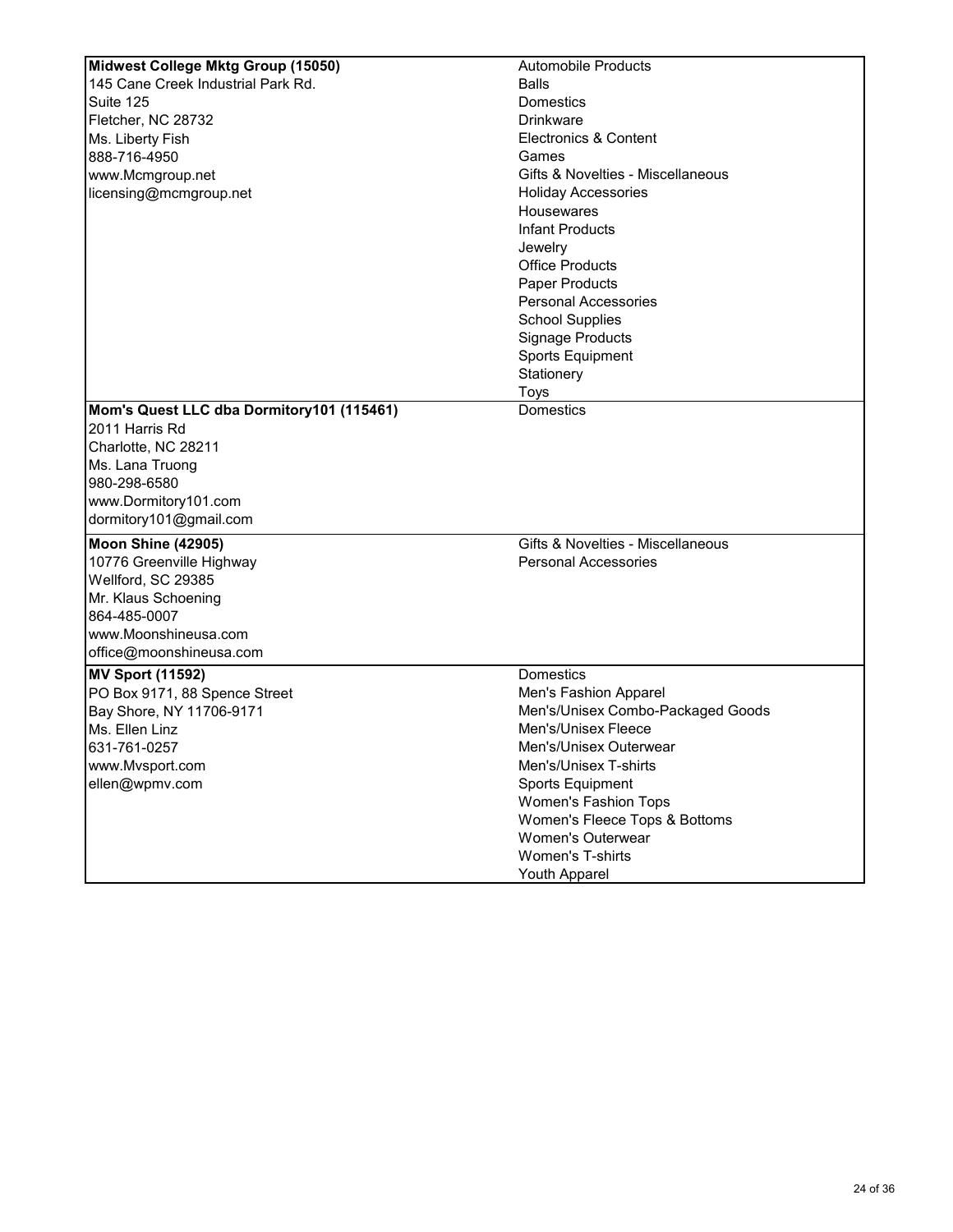| Neil Enterprises Inc. (11748)             | <b>Automobile Products</b>                   |
|-------------------------------------------|----------------------------------------------|
| 1000 Woodlands Parkway                    | <b>Balls</b>                                 |
|                                           |                                              |
| Vernon Hills, IL 60061                    | <b>Clothing Accessories</b>                  |
| Ms. Ana Botezatu                          | Collectibles                                 |
| 847-549-0349                              | Consumables                                  |
| www.neilvarsityline.com                   | Domestics                                    |
| abotezatu@neilvarsityline.com             | <b>Drinkware</b>                             |
|                                           | <b>Electronics &amp; Content</b>             |
|                                           | Footwear                                     |
|                                           | Furniture/Furnishings                        |
|                                           | Games                                        |
|                                           | Gifts & Novelties - Miscellaneous            |
|                                           | Health/Beauty                                |
|                                           | <b>Holiday Accessories</b>                   |
|                                           | Housewares                                   |
|                                           | <b>Infant Products</b>                       |
|                                           |                                              |
|                                           | Jewelry                                      |
|                                           | <b>Office Products</b>                       |
|                                           | <b>Paper Products</b>                        |
|                                           | <b>Personal Accessories</b>                  |
|                                           | <b>School Supplies</b>                       |
|                                           | Signage Products                             |
|                                           | <b>Sports Equipment</b>                      |
|                                           | Stationery                                   |
|                                           | Toys                                         |
| New Agenda (13507)                        | Infant/Toddler Apparel                       |
| 5320 Rusche Drive                         | Men's/Unisex Fleece                          |
| Comstock Park, MI 49321                   | Men's/Unisex T-shirts                        |
| Mr. Gary Steinebach                       | <b>Women's Fashion Tops</b>                  |
| 616-785-9312                              | <b>Women's T-shirts</b>                      |
| www.Perrinwear.com                        | Youth Apparel                                |
| glsteinebach@perrinwear.com               |                                              |
| NFLPA by NIKE USA Inc. (115646)           |                                              |
|                                           | Jerseys/Uniforms                             |
| 1 Bowerman Dr Bldg NR4                    |                                              |
| Beaverton, OR 97005-6453                  |                                              |
| Mr. Jason Hobar                           |                                              |
| 503-622-8084                              |                                              |
| www.Nike.com                              |                                              |
| nikesports.licensing@nike.com             |                                              |
| Nike by Branded Custom Sportswear (76550) | <b>Balls</b>                                 |
| 7007 College Blvd Ste 700                 | Infant/Toddler Apparel                       |
| Overland Park, KS 66211                   | Jerseys/Uniforms                             |
| Ms. Cathy Groves                          | Men's Fashion Apparel                        |
|                                           |                                              |
| www.Bcsapparel.com                        | Men's/Unisex Adjustable Non-Wool Headwear    |
| cgroves@bcsapparel.com                    | Men's/Unisex Fleece                          |
|                                           | Men's/Unisex Other Headwear                  |
|                                           | Men's/Unisex Performance Apparel             |
|                                           | Men's/Unisex Structured Closed Back Headwear |
|                                           | Men's/Unisex Structured Stretch Fit Headwear |
|                                           | Men's/Unisex T-shirts                        |
|                                           | <b>Sports Equipment</b>                      |
|                                           | <b>Women's Fashion Tops</b>                  |
|                                           | Women's Fleece Tops & Bottoms                |
|                                           | Women's Headwear                             |
|                                           | Women's Jerseys & Performance Apparel        |
|                                           | Women's Loungewear/Activewear/Misc.          |
|                                           | <b>Women's Outerwear</b>                     |
|                                           | <b>Women's T-shirts</b>                      |
|                                           | <b>Youth Apparel</b>                         |
|                                           |                                              |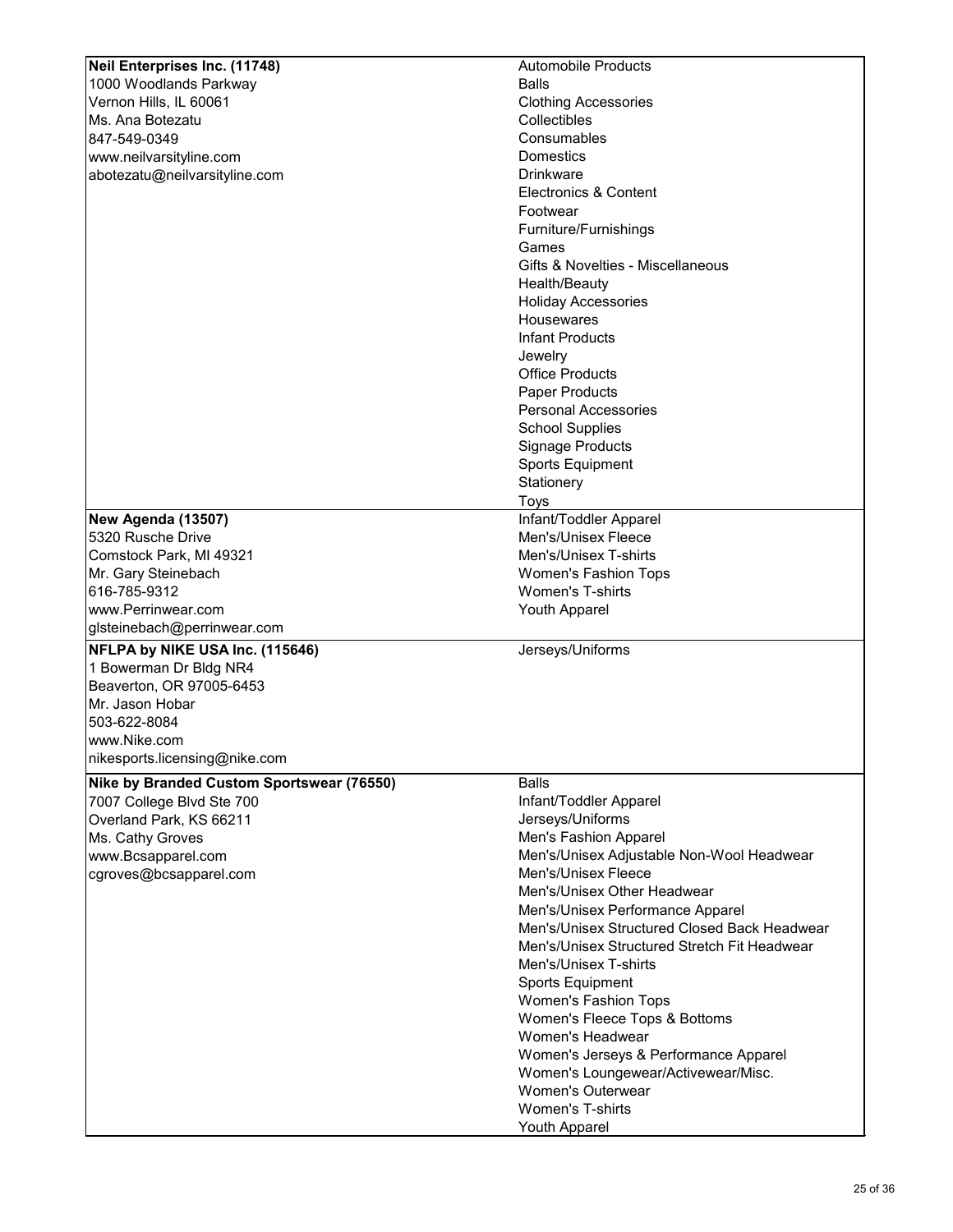| <b>Nike Golf (50949)</b>      | <b>Clothing Accessories</b>                    |
|-------------------------------|------------------------------------------------|
|                               |                                                |
| One Bowerman Drive Bldg. NR4  | Men's Fashion Apparel                          |
| Beaverton, OR 97005-6453      | Men's/Unisex Adjustable Non-Wool Headwear      |
| Mr. Dustin DeGroot            | Men's/Unisex Adjustable Wool Blend Headwear    |
| 503-622-8084                  | Men's/Unisex Fleece                            |
| www.Nike.com                  | Men's/Unisex Other Headwear                    |
| nikesports.licensing@nike.com | Men's/Unisex Outerwear                         |
|                               | Men's/Unisex Performance Apparel               |
|                               | Men's/Unisex Structured Closed Back Headwear   |
|                               | Men's/Unisex Structured Stretch Fit Headwear   |
|                               | Men's/Unisex Unstructured Closed Back Headwear |
|                               | <b>Sports Equipment</b>                        |
|                               | <b>Women's Fashion Bottoms</b>                 |
|                               | Women's Fashion Tops                           |
|                               | Women's Fleece Tops & Bottoms                  |
|                               | Women's Headwear                               |
|                               | Women's Jerseys & Performance Apparel          |
|                               | Women's Loungewear/Activewear/Misc.            |
|                               | <b>Women's Outerwear</b>                       |
| <b>NIKE USA Inc. (12012)</b>  | <b>Balls</b>                                   |
| 1 Bowerman Dr Bldg NR4        | <b>Clothing Accessories</b>                    |
| Beaverton, OR 97005-6453      | Footwear                                       |
| Mr. Jason Hobar               | Jerseys/Uniforms                               |
| 503-622-8084                  | Jewelry                                        |
| www.Nike.com                  | Men's Fashion Apparel                          |
|                               |                                                |
| Nike.sportslicensing@nike.com | Men's/Unisex Adjustable Non-Wool Headwear      |
|                               | Men's/Unisex Adjustable Wool Blend Headwear    |
|                               | Men's/Unisex Combo-Packaged Goods              |
|                               | Men's/Unisex Fleece                            |
|                               | Men's/Unisex Other Headwear                    |
|                               | Men's/Unisex Outerwear                         |
|                               | Men's/Unisex Performance Apparel               |
|                               | Men's/Unisex Structured Closed Back Headwear   |
|                               | Men's/Unisex Structured Stretch Fit Headwear   |
|                               | Men's/Unisex T-shirts                          |
|                               | Men's/Unisex Unstructured Closed Back Headwear |
|                               | <b>Personal Accessories</b>                    |
|                               | Publishing                                     |
|                               | <b>Sports Equipment</b>                        |
|                               | <b>Women's Fashion Bottoms</b>                 |
|                               | Women's Fashion Tops                           |
|                               | Women's Fleece Tops & Bottoms                  |
|                               | Women's Headwear                               |
|                               | Women's Jerseys & Performance Apparel          |
|                               | Women's Loungewear/Activewear/Misc.            |
|                               | <b>Women's Outerwear</b>                       |
|                               | Women's T-shirts                               |
|                               |                                                |
|                               | Youth Apparel                                  |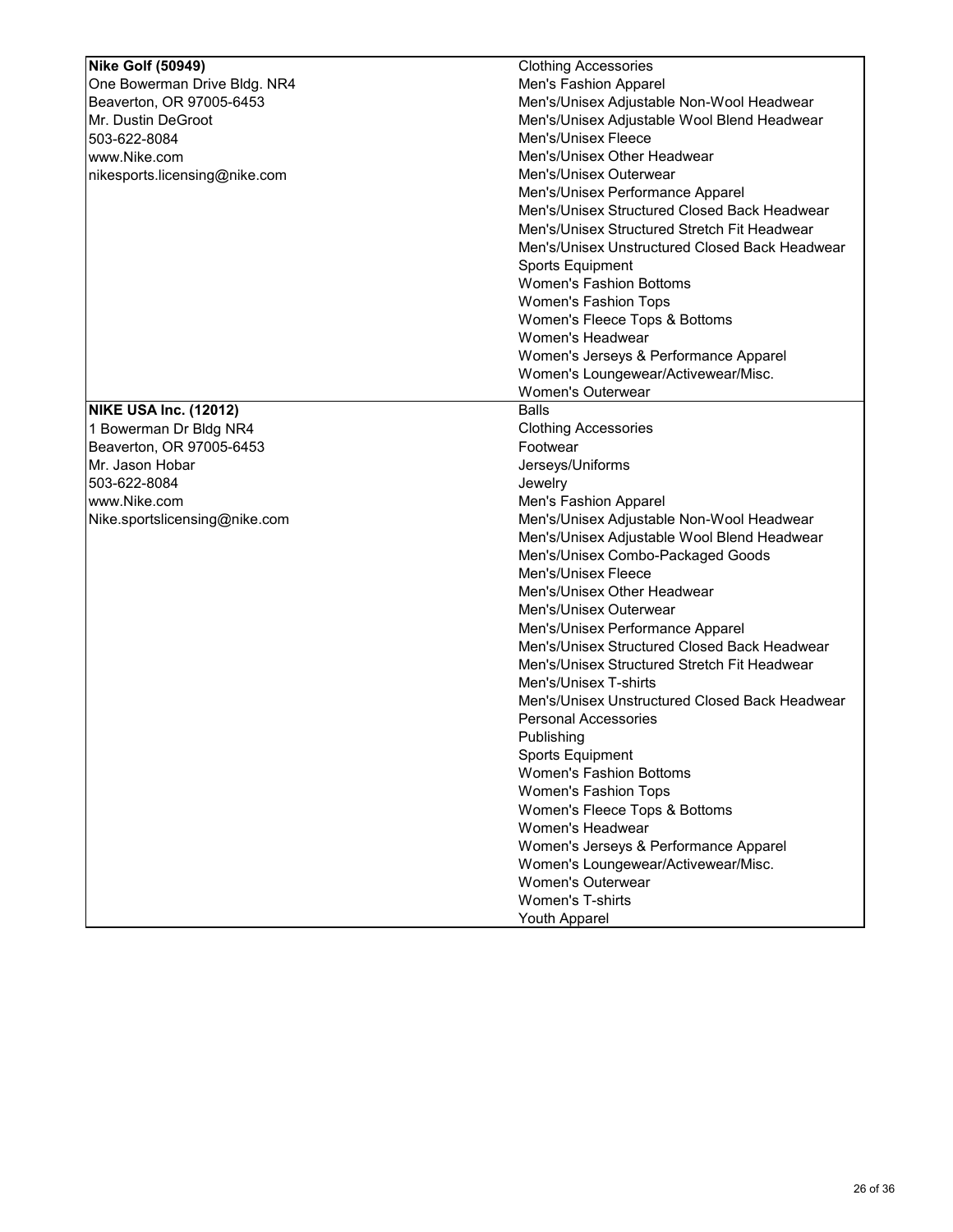| Oak Hall Industries LP (41043)  | <b>School Supplies</b>            |
|---------------------------------|-----------------------------------|
|                                 |                                   |
| 840 Union St., P.O. Box 1078    |                                   |
| Salem, VA 24153                 |                                   |
| Mr. Scott Lively                |                                   |
| 540-387-4385                    |                                   |
| www.Oakhalli.com                |                                   |
| slively@oakhalli.com            |                                   |
| Outerstuff LLC (13515)          | <b>Infant Products</b>            |
| 1412 Broadway FI 18             | Infant/Toddler Apparel            |
| New York, NY 10018              | Men's Fashion Apparel             |
| Mr. Stephen Werdiger            | Men's/Unisex Outerwear            |
| 646-364-9755                    | Youth Apparel                     |
| www.Outerstuff.com              |                                   |
| submissions@outerstuff.com      |                                   |
| Panini America, Inc. (111982)   | <b>Trading Cards</b>              |
| 5325 FAA Blvd Ste 100           |                                   |
|                                 |                                   |
| Irving, TX 75061-3601           |                                   |
| Mr. Phillip Darnell             |                                   |
| 817-662-5422                    |                                   |
| www.Paniniamerica.net           |                                   |
| pdarnell@paniniamerica.net      |                                   |
| Payne Publishers (13887)        | <b>School Supplies</b>            |
| 8707 Quarry Road                | Stationery                        |
| Manassas, VA 20110-5389         |                                   |
| Mr. Keith Jones                 |                                   |
| 703-369-0492                    |                                   |
| www.Paynepub.com                |                                   |
| keithj@paynepub.com             |                                   |
| Pennington Bear Company (71522) | <b>Toys</b>                       |
| 4300 Union Pacific Ave.         |                                   |
| Los Angeles, CA 90023           |                                   |
| Mr. Tony Weber                  |                                   |
| 213-900-4602                    |                                   |
| www.PENNINGTONBEAR.com          |                                   |
| tony@penningtonbears.com        |                                   |
|                                 |                                   |
| Peter Millar LLC (79217)        | <b>Clothing Accessories</b>       |
| 1002 Twin Creeks Court          | Gifts & Novelties - Miscellaneous |
| Durham, NC 27703                | Men's Fashion Apparel             |
| Mr. Michael Cunningham          | Men's/Unisex Outerwear            |
| 919-465-0255                    | Men's/Unisex T-shirts             |
| www.Petermillar.com             | <b>Personal Accessories</b>       |
| mcunningham@petermillar.com     | Publishing                        |
|                                 | <b>Sports Equipment</b>           |
|                                 | <b>Women's Fashion Bottoms</b>    |
|                                 | <b>Women's Fashion Tops</b>       |
|                                 | <b>Women's Outerwear</b>          |
|                                 | Youth Apparel                     |
| Pets First Inc. (52952)         | Gifts & Novelties - Miscellaneous |
| 248 3rd Street                  | Publishing                        |
| Elizabeth, NJ 07206             |                                   |
| Mr. Martin Templer              |                                   |
| 908-289-2121                    |                                   |
| www.Petsfirstcompany.com        |                                   |
| martin@petsfirstco.com          |                                   |
|                                 |                                   |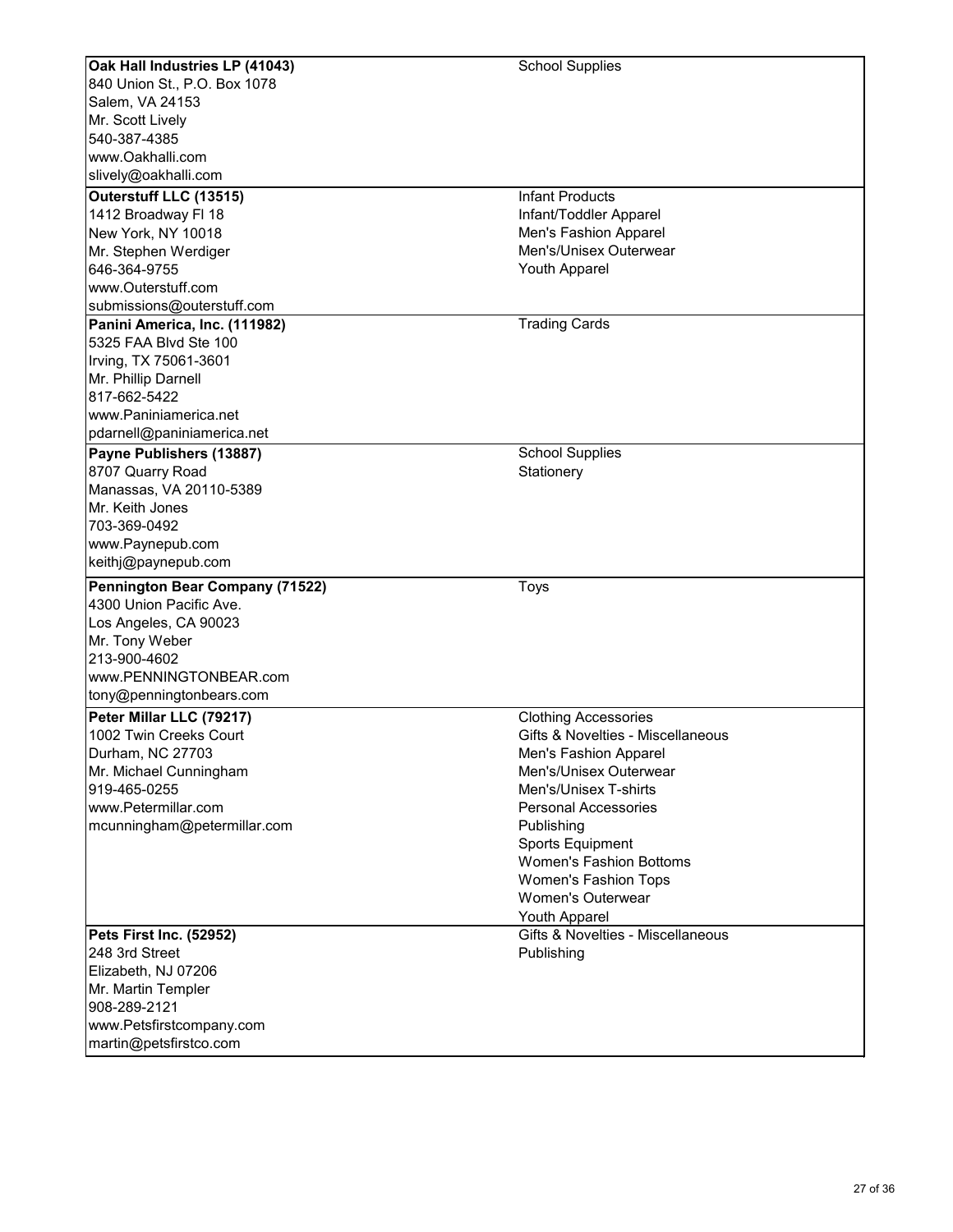| Pine Decals (11631)                            | <b>Automobile Products</b>        |
|------------------------------------------------|-----------------------------------|
| 14824 W. 117th St.                             | <b>Office Products</b>            |
| Olathe, KS 66062                               | <b>Personal Accessories</b>       |
| Ms. Jane Collins                               | Stationery                        |
| 913-780-3236                                   |                                   |
| www.Pinedecals.com                             |                                   |
| jane@ppsinc.com                                |                                   |
| R.F.S.J. Inc. (12738)                          | <b>Drinkware</b>                  |
| 654 West Main Street                           | Gifts & Novelties - Miscellaneous |
| Mt. Pleasant, PA 15666                         | <b>Holiday Accessories</b>        |
|                                                | Housewares                        |
| Mrs. Doreen Myers                              |                                   |
| 724-547-6717                                   |                                   |
| www.rfsj.com                                   |                                   |
| doreen@rfsj.com                                |                                   |
| <b>Rawlings Sporting Goods (14565)</b>         | <b>Balls</b>                      |
| 510 Maryville University Dr Ste 110            | Furniture/Furnishings             |
| St. Louis, MO 63141                            | Gifts & Novelties - Miscellaneous |
| Mr. Eric Reinsfelder                           | <b>Housewares</b>                 |
| 888-284-3498                                   | <b>Sports Equipment</b>           |
| www.rawlings.com                               | Toys                              |
| ereinsfelder@rawlings.com                      |                                   |
| Real Value LLC dba Simple Modern (115716)      | <b>Drinkware</b>                  |
| 6608 N Western Ave #296, 3151 W. Tecumseh Road |                                   |
| Suite 210                                      |                                   |
| Norman, OK 73072                               |                                   |
| Oklahoma City, OK 73116                        |                                   |
| Mr. Corbin Wallace                             |                                   |
| www.simplemodern.com                           |                                   |
| corbin.wallace@simplemodern.com                |                                   |
|                                                |                                   |
| Reborn Clothing Co. (120404)                   | Domestics                         |
| 6003-141 Chapel Hill Road                      | Electronics & Content             |
| Raleigh, NC 27607                              | Gifts & Novelties - Miscellaneous |
| Ms. Emily Neville                              | Housewares                        |
| www.Rebornclothing.co                          | <b>Personal Accessories</b>       |
| eneville@rebornclothing.co                     | Sports Equipment                  |
|                                                | <b>Toys</b>                       |
| Recognition Inc. (82876)                       | <b>Automobile Products</b>        |
| 77 Kreiger Lane Suite 810                      | Domestics                         |
| Glastonbury, CT 06033                          | <b>Drinkware</b>                  |
| Mr. Joan Hartigan                              | <b>Housewares</b>                 |
| www.Rhinogift.com                              | <b>Office Products</b>            |
| joan@rhinogift.com                             | <b>Personal Accessories</b>       |
|                                                | <b>School Supplies</b>            |
|                                                | <b>Sports Equipment</b>           |
| Rhode Island Novelty (14256)                   | <b>Balls</b>                      |
| PO BOX 9278, 350 Commerce Drive                |                                   |
| FALL RIVER, MA 02720                           |                                   |
| Mr. Ed Cucca                                   |                                   |
| 508-675-9401                                   |                                   |
| www.Rinovelty.com                              |                                   |
| ecucca@rinovelty.com                           |                                   |
| Riddell Inc. (12342)                           | Collectibles                      |
| 1700 Higgins Rd                                | Gifts & Novelties - Miscellaneous |
| Suite 500                                      |                                   |
| Des Plaines, IL 60018                          |                                   |
| Ms. Francesca Campobasso                       |                                   |
| 773-794-1108                                   |                                   |
| www.Riddell.com                                |                                   |
| frcampobasso@riddellsports.com                 |                                   |
|                                                |                                   |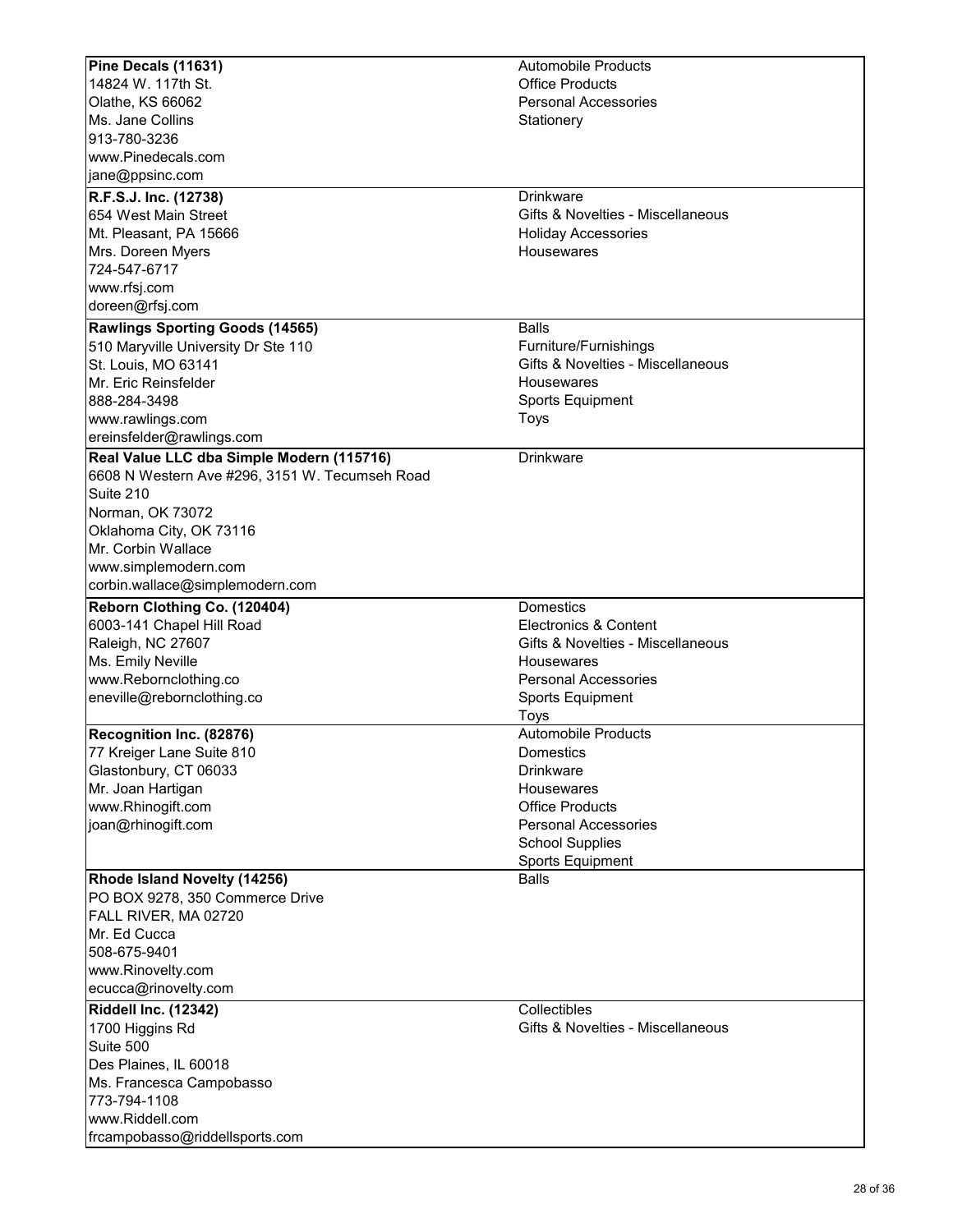| Roaring Spring Blank Book Co. (13224)   | <b>School Supplies</b>      |
|-----------------------------------------|-----------------------------|
| 740 Spang Street, 235 Apple Packer Road |                             |
| Martinsburg, PA 16662                   |                             |
| Roaring Spring, PA 16673                |                             |
| Ms. Beth Vaughn                         |                             |
| 814-793-4843                            |                             |
| www.Roaringspring.com                   |                             |
| bvaughn@roaringspring.com               |                             |
| Rock 'Em (108874)                       | <b>Clothing Accessories</b> |
| 9561 Satellite Blvd. Suite 300          | Publishing                  |
| Orlando, FL 32837                       |                             |
| Mr. Steve Rollins                       |                             |
| www.rockemapparel.com                   |                             |
| steve@rockemsocks.com                   |                             |
| Ross Sportswear (11603)                 | <b>Clothing Accessories</b> |
| 5121 Winnetka Ave N                     | Women's Headwear            |
| Suite 290                               |                             |
| New Hope, MN 55428                      |                             |
| Katie                                   |                             |
| 763-544-3820                            |                             |
| katie@rosssportswear.com                |                             |
|                                         |                             |
| <b>Samsill Corporation (13741)</b>      | <b>School Supplies</b>      |
| 5740 Hartman                            |                             |
| Ft. Worth, TX 76119                     |                             |
| <b>Belinda</b>                          |                             |
| 817-535-6900                            |                             |
| www.Samsill.com                         |                             |
| licensing@samsill.com                   |                             |
| Santas Workshop Inc. (OH) (43364)       | <b>Holiday Accessories</b>  |
| 1650 Trumbull Ave.                      |                             |
| Girard, OH 44420                        |                             |
| Mr. Michael Conlan                      |                             |
| 330-759-4728                            |                             |
| santasworkshop1@sbcglobal.net           |                             |
| SDS Design Associates Inc. (14897)      | <b>Automobile Products</b>  |
| 2534 Beryl Avenue                       | Stationery                  |
| Whitehall, PA 18052                     |                             |
| Mrs. Allyson Wiesner                    |                             |
| 610-820-0999                            |                             |
| www.Sdsdesign.com                       |                             |
| allyson@sdsdesign.com                   |                             |
| <b>Seasonal Designs LLC (23122)</b>     | Furniture/Furnishings       |
| 1595 Shields Dr.                        |                             |
| Waukegan, IL 60085                      |                             |
| Mr. Bob Ahern                           |                             |
| 847-688-0281                            |                             |
| www.Seasonaldesigns.com                 |                             |
| bahern@seasonaldesigns.com              |                             |
| <b>Sewing Concepts (11819)</b>          | <b>Automobile Products</b>  |
| 5509 F Street                           | <b>Domestics</b>            |
| Omaha, NE 68117                         | <b>Signage Products</b>     |
| Mr. Robert Vandenberg III               |                             |
| 402-731-9291                            |                             |
| www.Scflags.com                         |                             |
| sewingconcepts@prodigy.net              |                             |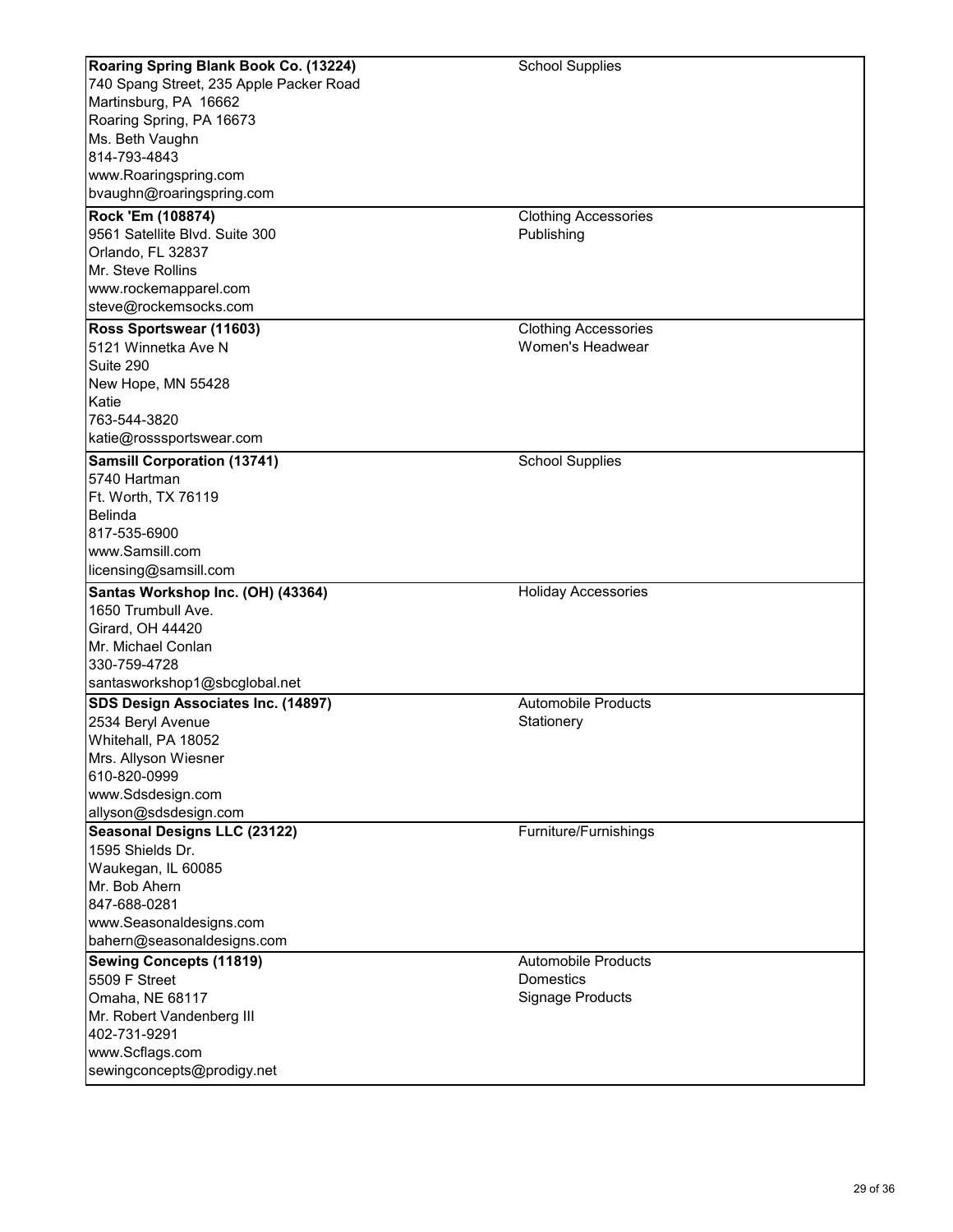| Sideline Apparel by College Concepts (91692)<br>Men's/Unisex Loungewear & Sleepwear<br><b>Women's Fashion Bottoms</b><br>3350 Riverwood Pkwy. Suite 850<br><b>Women's Fashion Tops</b> |  |
|----------------------------------------------------------------------------------------------------------------------------------------------------------------------------------------|--|
|                                                                                                                                                                                        |  |
| Atlanta, GA 30339                                                                                                                                                                      |  |
| Women's Loungewear/Activewear/Misc.<br>Ms. Sonya Holmes                                                                                                                                |  |
| 770-859-1434<br><b>Women's T-shirts</b>                                                                                                                                                |  |
| www.Collegeconcepts.com                                                                                                                                                                |  |
| sholmes@conceptssport.com                                                                                                                                                              |  |
| <b>Smathers and Branson (66810)</b><br><b>Domestics</b>                                                                                                                                |  |
| Footwear<br>5110 Ridgefield Road, Suite 204                                                                                                                                            |  |
| Gifts & Novelties - Miscellaneous<br>Bethesda, MD 20816                                                                                                                                |  |
| Mr. Chris Van Zandt<br><b>Holiday Accessories</b>                                                                                                                                      |  |
| 301-841-7221<br>Housewares                                                                                                                                                             |  |
| www.Smathersandbranson.com<br>Jewelry                                                                                                                                                  |  |
| <b>Personal Accessories</b><br>cvanzandt@smathersandbranson.com                                                                                                                        |  |
| <b>Sports Equipment</b>                                                                                                                                                                |  |
| Spirit Products Ltd./MA (12289)<br><b>Automobile Products</b>                                                                                                                          |  |
| 55 Chase Street<br><b>Balls</b>                                                                                                                                                        |  |
| Methuen, MA 01844<br>Checks                                                                                                                                                            |  |
| Ms. Manon Camacho<br><b>Clothing Accessories</b>                                                                                                                                       |  |
| 978-372-5399<br>Collectibles                                                                                                                                                           |  |
| Consumables                                                                                                                                                                            |  |
| www.Spiritproducts.com<br>Domestics<br>mcamacho@spiritproducts.com                                                                                                                     |  |
| <b>Drinkware</b>                                                                                                                                                                       |  |
| <b>Electronics &amp; Content</b>                                                                                                                                                       |  |
|                                                                                                                                                                                        |  |
| Footwear                                                                                                                                                                               |  |
| Furniture/Furnishings<br>Games                                                                                                                                                         |  |
| Gifts & Novelties - Miscellaneous                                                                                                                                                      |  |
|                                                                                                                                                                                        |  |
| <b>Holiday Accessories</b><br>Housewares                                                                                                                                               |  |
| Infant Products                                                                                                                                                                        |  |
|                                                                                                                                                                                        |  |
| Jewelry                                                                                                                                                                                |  |
| <b>Office Products</b>                                                                                                                                                                 |  |
| Paper Products                                                                                                                                                                         |  |
| <b>Personal Accessories</b>                                                                                                                                                            |  |
| Publishing                                                                                                                                                                             |  |
| <b>School Supplies</b>                                                                                                                                                                 |  |
| <b>Signage Products</b>                                                                                                                                                                |  |
| <b>Sports Equipment</b>                                                                                                                                                                |  |
| Stationery                                                                                                                                                                             |  |
| Toys                                                                                                                                                                                   |  |
| <b>Automobile Products</b><br><b>Sports Licensing Solutions LLC (46886)</b><br>Domestics                                                                                               |  |
| 3200 Shawnee Industrial Way, Suite 200                                                                                                                                                 |  |
| Suwanee, GA 30024<br>Furniture/Furnishings                                                                                                                                             |  |
| Mr. Onur Kececigil<br>Housewares                                                                                                                                                       |  |
| Publishing<br>678-730-0604                                                                                                                                                             |  |
| www.Fanmats.com<br><b>Sports Equipment</b>                                                                                                                                             |  |
| onur@fanmats.com                                                                                                                                                                       |  |
| <b>Standard Chair Of Gardner (12421)</b><br>Furniture/Furnishings                                                                                                                      |  |
| 1 South Main Street                                                                                                                                                                    |  |
| Gardner, MA 01440-0929                                                                                                                                                                 |  |
| Ms. Heather Caron                                                                                                                                                                      |  |
| 978-632-1345                                                                                                                                                                           |  |
| www.Standardchair.com                                                                                                                                                                  |  |
| heatherc@standardchair.com                                                                                                                                                             |  |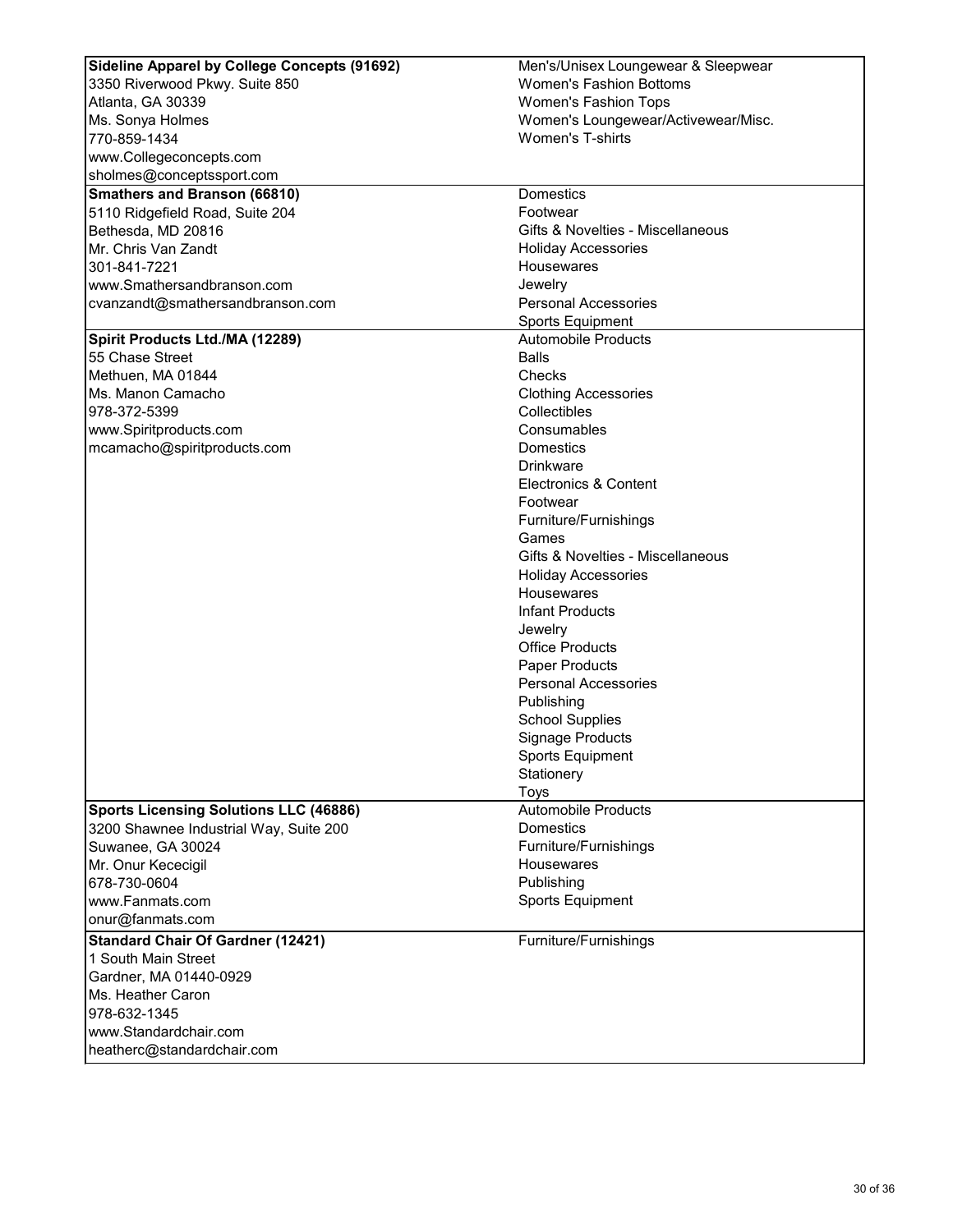# **Stitch Doctor Embroidery (68091)**

3702-2A Hillsborough Rd. Durham, NC 27705 Mr. David Bishop www.Stitchdoctor.net stitchdoctor@frontier.com

| <b>Automobile Products</b>                     |
|------------------------------------------------|
| <b>Balls</b>                                   |
| Checks                                         |
| <b>Class Rings</b>                             |
| <b>Clothing Accessories</b>                    |
| Collectibles                                   |
| Consumables                                    |
| <b>Domestics</b>                               |
| Drinkware                                      |
| <b>Electronics &amp; Content</b>               |
| Footwear                                       |
| Furniture/Furnishings                          |
| Games                                          |
| Gifts & Novelties - Miscellaneous              |
| Health/Beauty                                  |
| <b>Holiday Accessories</b>                     |
| Housewares                                     |
| Infant Products                                |
| Infant/Toddler Apparel                         |
| Jerseys/Uniforms                               |
| Jewelry                                        |
| Men's Fashion Apparel                          |
| Men's/Unisex Adjustable Non-Wool Headwear      |
| Men's/Unisex Adjustable Wool Blend Headwear    |
| Men's/Unisex Combo-Packaged Goods              |
| Men's/Unisex Fleece                            |
| Men's/Unisex Loungewear & Sleepwear            |
| Men's/Unisex Other Headwear                    |
| Men's/Unisex Outerwear                         |
| Men's/Unisex Performance Apparel               |
| Men's/Unisex Structured Closed Back Headwear   |
| Men's/Unisex Structured Stretch Fit Headwear   |
| Men's/Unisex T-shirts                          |
| Men's/Unisex Unstructured Closed Back Headwear |
| <b>Office Products</b>                         |
| <b>Paper Products</b>                          |
| <b>Personal Accessories</b>                    |
| Publishing                                     |
| <b>School Supplies</b>                         |
| Signage Products                               |
| <b>Sports Equipment</b>                        |
| Stationery                                     |
| Toys                                           |
| <b>Women's Fashion Bottoms</b>                 |
| <b>Women's Fashion Tops</b>                    |
| Women's Fleece Tops & Bottoms                  |
| Women's Headwear                               |
| Women's Jerseys & Performance Apparel          |
| Women's Loungewear/Activewear/Misc.            |
| <b>Women's Outerwear</b>                       |
| <b>Women's T-shirts</b>                        |
| <b>Youth Apparel</b>                           |
| Domestics                                      |
| <b>Personal Accessories</b>                    |
|                                                |

**Storm Duds Raingear (12007)**  100 Frank Mossberg Drive Attleboro, MA 02703 Mr. Terry Sanger 508-222-0139 www.Stormduds.com licensing@stormduds.com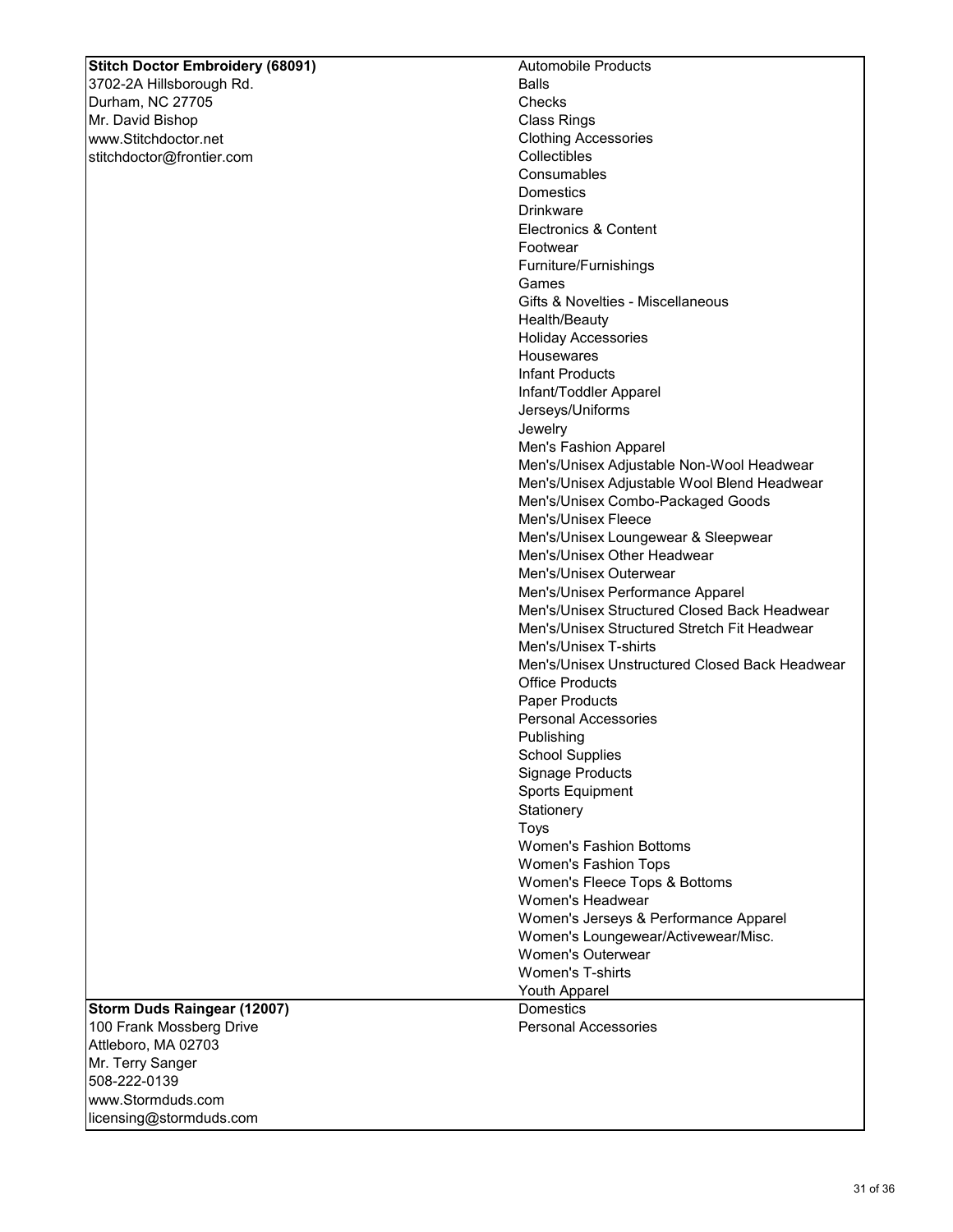## **Strideline LLC (110098)**

3518 Fremont Ave. N. #543, 2371 Eastlake Ave E Seattle, WA 98102 Seattle, WA 98103 Edu www.strideline.com licensing@strideline.com

| Synergy Imports LLC (69938) |
|-----------------------------|
| 444 Hayward Avenue North    |
| St. Paul, MN 55128          |
| Mr. Corey Kopacek           |
| 651-493-4665                |
| www.Synergyimports.com      |
| ck@synergyimports.com       |
|                             |
|                             |
|                             |

Automobile Products Balls **Checks** Class Rings Clothing Accessories Collectibles **Consumables Domestics Drinkware** Electronics & Content Footwear Furniture/Furnishings Games Gifts & Novelties - Miscellaneous Health/Beauty Holiday Accessories **Housewares** Infant Products Infant/Toddler Apparel Jerseys/Uniforms Jewelry Men's Fashion Apparel Men's/Unisex Adjustable Non-Wool Headwear Men's/Unisex Adjustable Wool Blend Headwear Men's/Unisex Combo-Packaged Goods Men's/Unisex Fleece Men's/Unisex Loungewear & Sleepwear Men's/Unisex Other Headwear Men's/Unisex Outerwear Men's/Unisex Performance Apparel Men's/Unisex Structured Closed Back Headwear Men's/Unisex Structured Stretch Fit Headwear Men's/Unisex T-shirts Men's/Unisex Unstructured Closed Back Headwear Office Products Paper Products Personal Accessories Publishing School Supplies Signage Products Sports Equipment **Stationery** Toys Women's Fashion Bottoms Women's Fashion Tops Women's Fleece Tops & Bottoms Women's Headwear Women's Jerseys & Performance Apparel Women's Loungewear/Activewear/Misc. Women's Outerwear Women's T-shirts Youth Apparel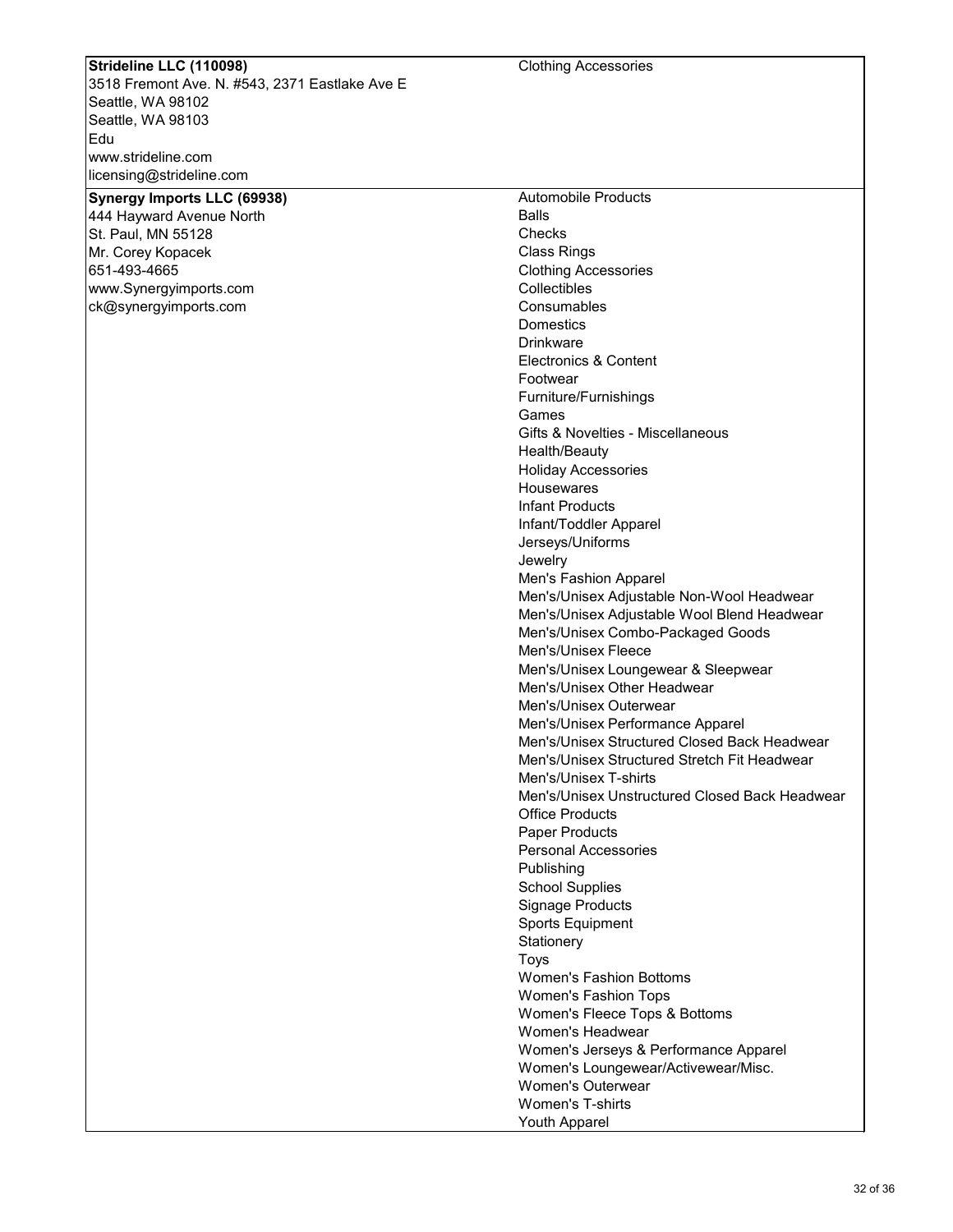| <b>Team Golf (22762)</b>               | Sports Equipment                             |
|----------------------------------------|----------------------------------------------|
| 2221 Luna Road                         |                                              |
| Carrollton, TX 75006                   |                                              |
| Ms. Alisa Stitt                        |                                              |
| 214-366-1599                           |                                              |
| www.teamgolfusa.com                    |                                              |
| astitt@teamgolfusa.com                 |                                              |
| <b>Tervis Tumbler Company (12233)</b>  | <b>Drinkware</b>                             |
| 201 Triple Diamond Blvd.               | Housewares                                   |
| North Venice, FL 34275                 | <b>Infant Products</b>                       |
| Ms. Kelly Campbell                     | Publishing                                   |
| www.Tervis.com                         |                                              |
| kcampbell@tervis.com                   |                                              |
| <b>Third Street Sportswear (11659)</b> | <b>Infant Products</b>                       |
| PO Box 145, 1106 S. 3rd Street         | Infant/Toddler Apparel                       |
| Ozark, MO 65721-0145                   | Youth Apparel                                |
| Becky                                  |                                              |
| 417-485-8995                           |                                              |
| www.Thirdstreetsportswear.com          |                                              |
| becky@thirdstreetsportswear.com        |                                              |
|                                        |                                              |
| TL x HF LLC (105213)                   | Men's Fashion Apparel                        |
| The Loyalist                           | Men's/Unisex Fleece                          |
| 1178 Broadway                          | Men's/Unisex Outerwear                       |
| 3rd Floor                              | Women's Fashion Tops                         |
| New York, NY 10001                     | Women's Fleece Tops & Bottoms                |
| Mr. Max Ritz                           | <b>Women's Outerwear</b>                     |
| www.Hillflint.com                      |                                              |
| max@theloyalist.com                    |                                              |
| To The Game LLC (11499)                | <b>Clothing Accessories</b>                  |
| 16 Downing Drive, 16 Downing Dr.       | Infant/Toddler Apparel                       |
| Phenix City, AL 36869                  | Men's/Unisex Adjustable Non-Wool Headwear    |
| Ms. Keeli Floyd                        | Men's/Unisex Adjustable Wool Blend Headwear  |
| 334-448-2313                           | Men's/Unisex Other Headwear                  |
| www.2thegame.com                       | Men's/Unisex Structured Closed Back Headwear |
| keeli.floyd@2thegame.com               | Men's/Unisex Structured Stretch Fit Headwear |
|                                        | Publishing                                   |
|                                        | Women's Headwear                             |
|                                        | Youth Apparel                                |
| Tobacco Road Tee's Inc. (105601)       | <b>Domestics</b>                             |
| PO Box 1073, 205 East Third Street     | Infant/Toddler Apparel                       |
| Wendell, NC 27591                      | Men's Fashion Apparel                        |
| Ms. Jennifer Sizemore                  | Men's/Unisex Fleece                          |
| 919-797-0964                           | Men's/Unisex Loungewear & Sleepwear          |
| www.tobaccoroadtees.com                | Men's/Unisex T-shirts                        |
| jsizemore@trtclassics.com              | Personal Protection Equipment (PPE)          |
|                                        | <b>Women's Fashion Bottoms</b>               |
|                                        | Youth Apparel                                |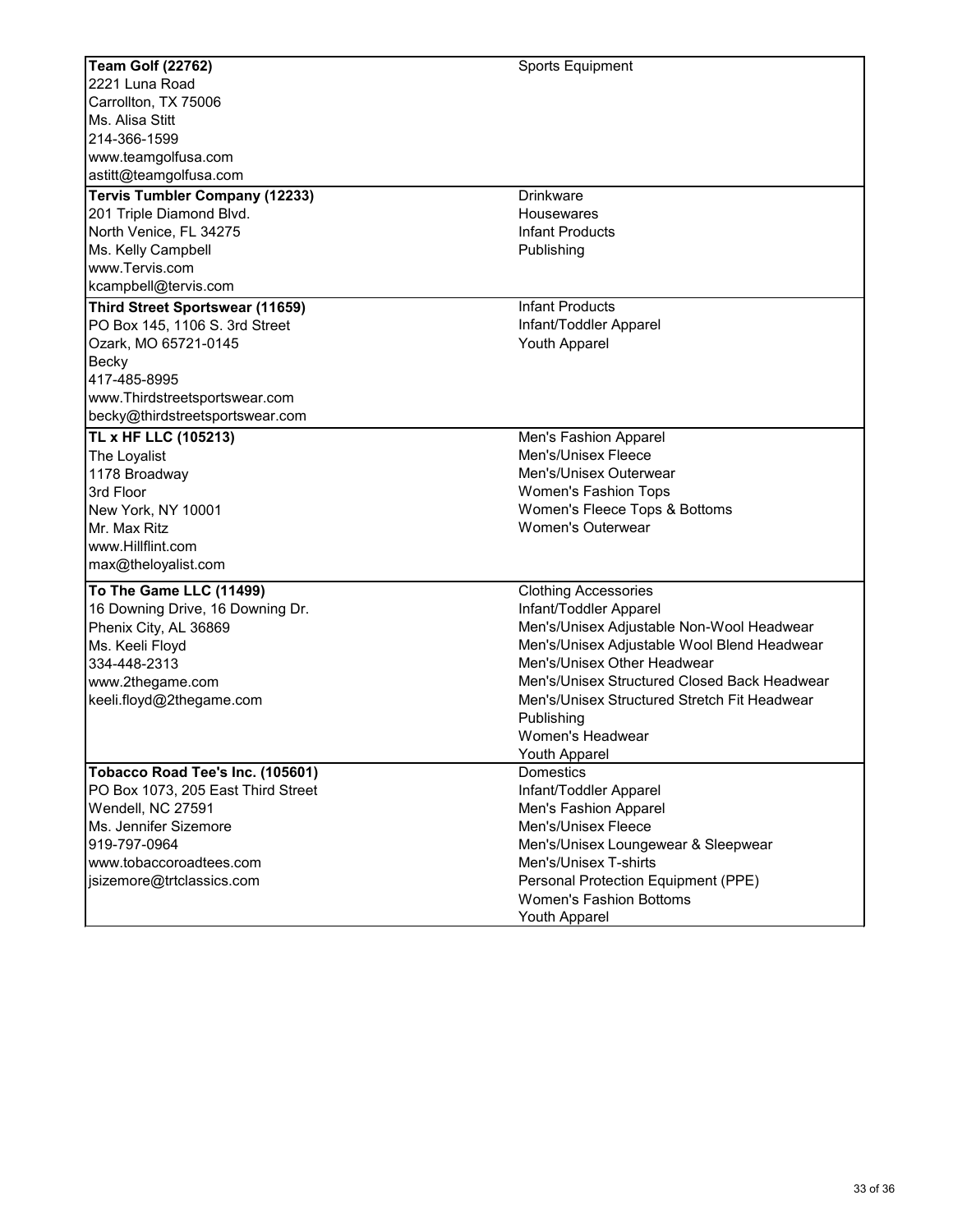| Top Of The World by Fanatics, LLC (11871)         | <b>Clothing Accessories</b>                  |
|---------------------------------------------------|----------------------------------------------|
| 2801 Technology Place, 3001 36th Avenue NW        | Infant/Toddler Apparel                       |
| Norman, OK 73071                                  | Men's Fashion Apparel                        |
| Ms. Marie Landry                                  | Men's/Unisex Adjustable Non-Wool Headwear    |
| 405-360-0373                                      |                                              |
| www.Towcaps.com                                   | Men's/Unisex Adjustable Wool Blend Headwear  |
| mlandry@towlicensed.com                           | Men's/Unisex Combo-Packaged Goods            |
|                                                   | Men's/Unisex Fleece                          |
|                                                   | Men's/Unisex Other Headwear                  |
|                                                   | Men's/Unisex Outerwear                       |
|                                                   | Men's/Unisex Structured Closed Back Headwear |
|                                                   | Men's/Unisex Structured Stretch Fit Headwear |
|                                                   | Men's/Unisex T-shirts                        |
|                                                   | Publishing                                   |
|                                                   | Women's Fashion Tops                         |
|                                                   | Women's Fleece Tops & Bottoms                |
|                                                   | Women's Headwear                             |
|                                                   | Women's Loungewear/Activewear/Misc.          |
|                                                   | <b>Women's Outerwear</b>                     |
|                                                   | <b>Women's T-shirts</b>                      |
|                                                   | <b>Youth Apparel</b>                         |
| T-Shirt International Inc. (12053)                | Infant/Toddler Apparel                       |
| 1560 E. Moreland Blvd., Suite C-1                 | Men's Fashion Apparel                        |
| Waukesha, WI 53186                                | Men's/Unisex Fleece                          |
| Mrs. Jorie Oleszek                                | Men's/Unisex T-shirts                        |
| (262) 446-3636                                    | Women's Fleece Tops & Bottoms                |
| www.Tsisportswear.com                             | Women's T-shirts                             |
| jorieo@tsisportswear.com                          | <b>Youth Apparel</b>                         |
| Twin City Knitting Co. Inc. (79910)               | <b>Clothing Accessories</b>                  |
| PO Box 1179, 104 Rock Barn Road NE                |                                              |
| Conover, NC 28613-1179                            |                                              |
| Ms. Natalie Shook                                 |                                              |
| 828-464-8072                                      |                                              |
| www.tcksports.com                                 |                                              |
| nshook@tcksports.com                              |                                              |
| <b>University Blanket &amp; Flag Corp (12511)</b> | <b>Automobile Products</b>                   |
| 1111 Orange Ave. Suite C                          | Signage Products                             |
| Coronado, CA 92118-3432                           |                                              |
| Mr. Bradley Gerbel                                |                                              |
| 619-437-0226                                      |                                              |
| www.Ubflag.com                                    |                                              |
| bgerbel@ubflag.com                                |                                              |
| University Frames (CA) (20385)                    | <b>Office Products</b>                       |
| 3060 E. Miraloma Avenue                           |                                              |
| Anaheim, CA 92806-1810                            |                                              |
| Mr. Tony Winn                                     |                                              |
| 714-575-5175                                      |                                              |
| www.Universityframes.com                          |                                              |
| licensing@universityframes.com                    |                                              |
| Usa Sports/MA (15167)                             | <b>Personal Accessories</b>                  |
| PO Box 620022, 380 Fiske Street                   | <b>Sports Equipment</b>                      |
| Holliston, MA 01746                               |                                              |
| Newton Lower Falls, MA 02462                      |                                              |
| Mr. Steven Fisch                                  |                                              |
| 508-429-1147                                      |                                              |
| www.Amerasport.com                                |                                              |
| sfisch@amerasport.com                             |                                              |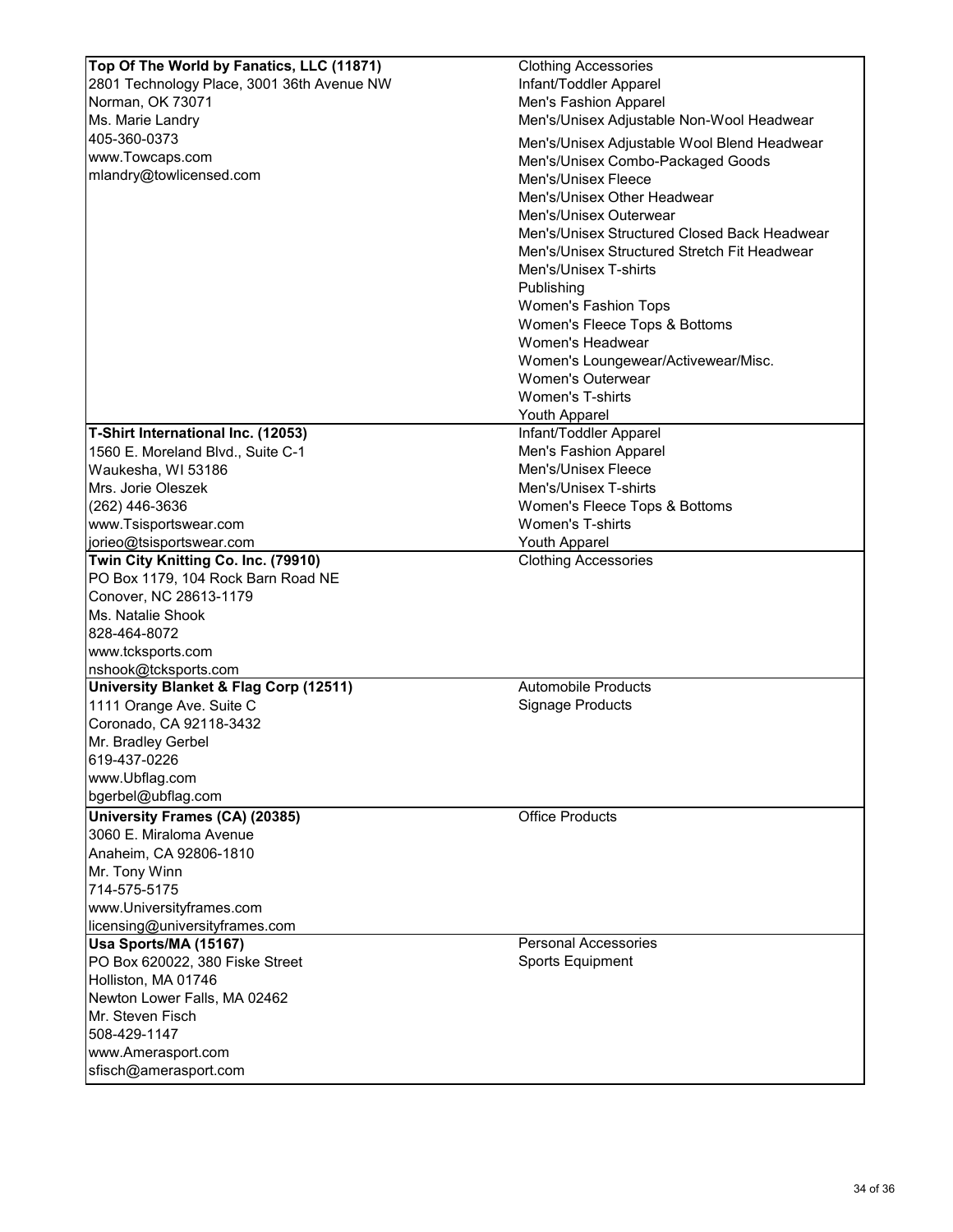| Victory Tailgate (89653)                       | Games                                                |
|------------------------------------------------|------------------------------------------------------|
| 2437 E Landstreet Rd                           | <b>Sports Equipment</b>                              |
| Orlando, FL 32824                              |                                                      |
| Ms. Susan Galbraith                            |                                                      |
| 407-358-5081                                   |                                                      |
| www.VictoryTailgate.com                        |                                                      |
| sgalbraith@victorytailgate.com                 |                                                      |
| Vineyard Vines LLC (56803)                     |                                                      |
| 181 Harbor Drive                               | <b>Clothing Accessories</b><br>Men's Fashion Apparel |
| Stamford, CT 06902                             | Men's/Unisex Loungewear & Sleepwear                  |
|                                                | <b>Personal Accessories</b>                          |
| Mr. Brian Gerges<br>203-487-7491               | Publishing                                           |
|                                                | <b>Women's Fashion Tops</b>                          |
| www.Vineyardvines.com                          |                                                      |
| bgerges@vineyardvines.com                      |                                                      |
| <b>Wave 7 Technologies Corporation (47819)</b> | Domestics                                            |
| 1195 Sample Industrial Drive                   | Furniture/Furnishings                                |
| Suite 200                                      | Games                                                |
| Cumming, GA 30041                              | <b>Sports Equipment</b>                              |
| Mr. Guy Patton                                 |                                                      |
| 678-947-5300                                   |                                                      |
| www.wave7.com                                  |                                                      |
| gpatton@wave7.com                              |                                                      |
| Wild Sales LLC (52491)                         | <b>Domestics</b>                                     |
| 17401 Tiller Ct Ste A                          | Furniture/Furnishings                                |
| Succasunna, NJ 46074                           | Games                                                |
| Ms. Cate Kendall                               | Publishing                                           |
| www.Wildsales.com                              |                                                      |
| ckendall@eastpointsports.com                   |                                                      |
| <b>Wildcat Retro Brands LLC (97762)</b>        | Men's/Unisex Outerwear                               |
| 1415 Emerald Road                              | Men's/Unisex T-shirts                                |
| Greenwood, SC 29646                            | <b>Personal Accessories</b>                          |
| Ms. Tonya Kirby                                | <b>Women's Fashion Tops</b>                          |
| www.Originalretrobrand.com                     |                                                      |
| tonya.kirby@wildcatretrobrands.com             |                                                      |
| Wincraft Inc. (11514)                          | <b>Automobile Products</b>                           |
| PO Box 888, 960 E Mark St                      | <b>Clothing Accessories</b>                          |
| Winona, MN 55987                               | Domestics                                            |
| Ms. Cris Fakler                                | Furniture/Furnishings                                |
| 507-453-6870                                   | Games                                                |
| www.Wincraft.com                               | Gifts & Novelties - Miscellaneous                    |
| cfakler@wincraft.com                           | <b>Housewares</b>                                    |
|                                                | <b>Infant Products</b>                               |
|                                                | Jewelry                                              |
|                                                | <b>Personal Accessories</b>                          |
|                                                | Personal Protection Equipment (PPE)                  |
|                                                | <b>School Supplies</b>                               |
|                                                | Signage Products                                     |
|                                                | <b>Sports Equipment</b>                              |
|                                                | Stationery                                           |
|                                                | Toys                                                 |
| <b>Winning Streak Sports LLC (29679)</b>       | <b>Signage Products</b>                              |
| 9821 Widmer Road                               |                                                      |
| Lenexa, KS 66215                               |                                                      |
| Mr. Mark Towster                               |                                                      |
| 913-322-1418                                   |                                                      |
| www.Wssdecor.com                               |                                                      |
| mtowster@wssdecor.com                          |                                                      |